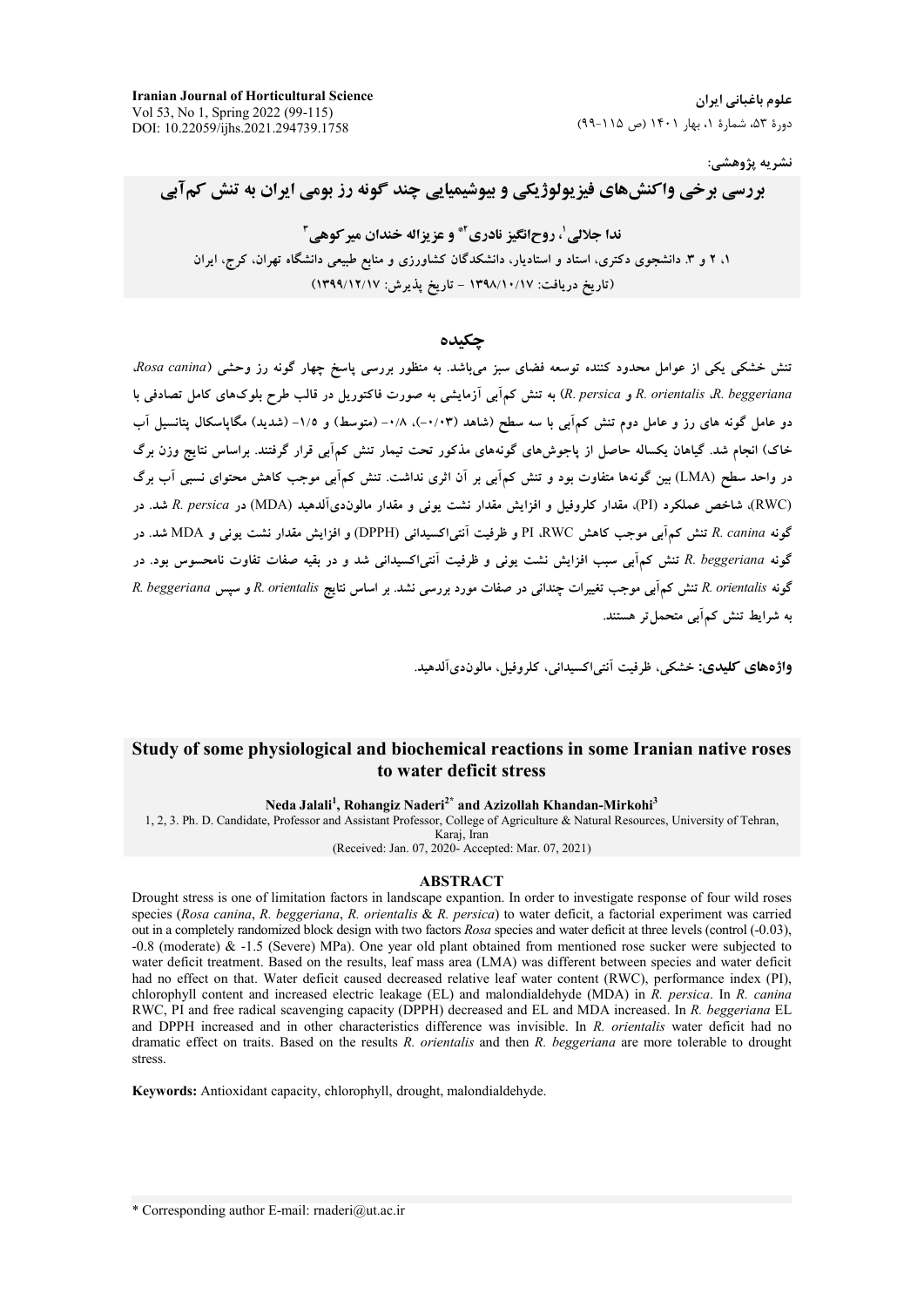مورد کشت و کار دارند (Tkalec et al., 2012). امروزه، اصلاح گران بر اهمیت استفاده دوباره از ژرم پلاسم گونه-های وحشی و ارقام قدیمی برای رسیدن به اهداف اصلاحی خاص تاکید میکنند. شمار زیادی از گونههای رز که ممکن است دارای صفات ارزشمندی باشند، مورد بهرهبرداری قرار نگرفتهاند. خصوصیات قابل توجهی درگونههای وحشی رز مشاهده شده است که می توان مقاومت زیاد به شرایط نامساعد محیطی، دارا بودن عطر فراوان و خار کم، میزان ویتامین C زیاد در هیپانتیوم و مقاومت بالا به بیماریها را نام برد. این صفات مطلوب که در گونههای وحشی رز و ارقام قدیمیتر وجود دارند، می-توانند جهت انتقال به درون ارقام مدرن مورد بهرمبرداري بیش تری قرار گیرند (Zlesak, 2007).

در دهههای گذشته مطالعات بسیاری پاسخهای فيزيولوژيکي، مولکولي و بيوشيميايي گياهان به کمآبي را گزارش كردهاند. اندازهگيري برخي شاخصها با كمبود آب ارتباط دارند مانند مقدار كلروفيل، محتواي نسبی آب (RWC) و نشت یونی (EL) که به عنوان معیارهای قابل توجهی در گیاه محسوب میشوند. رنگیزههای فتوسنتزی به گیاه اجازه جذب انرژی نورانی را میدهند، بنابراین مقدار کلروفیل قسمت سبز گیاه یک عامل کلیدی است که عملکرد فتوسنتز گیاه را تحت تاثير قرار مى دهد (Taiz & Zeiger, 1998). فتوسنتز از فرآیندهای اولیه برای تولید بیوماس گیاه است و یکی از حساس ترین فرآیندهای فیزیولوژیکی به تنشهای محیطی میباشد (Farooq et al., 2009). بنابراین توانایی نگه داشتن یک میزان قابل قبول فتوسنتز تحت شرايط تنش مىتواند يک نشانگر سازگاری گیاه باشد (Niu & Rodriguez, 2009). مقدار نسبی آب نیز یک میانگین مفید برای تعیین وضعیت آب فیزیولوژیکی گیاه است. مقدار نسبی آب نشانگر درجه تنش خشکی است ( Ahmadizadeh, 2013). Niu & Rodriguez \$ 17) كَزارش كردند كه Rosa . Dr. Huey' رز رقم (Dr. Huey' R. odorata ، ×fortuniana و R. multiflora بسرعت در طی دوره کمآبی کاهش یافت و فتوسنتزدر .Dr 'Huey و R.xfortuniana برگ RWC برگ همبستگی نزدیکی داشت در صورتی که این همبستگی

### مقدمه

فضای سبز یک قسمت حیاتی از محیط شهری می باشد که سلامت محیط زیست و انسان، اثرات مثبت روانی در جامعه و اقتصاد را فراهم می کند ( Lee et al., 2015). كمبود آب و كيفيت پايين آب از مشکلات اساسی باغبانی و فضای سبز در بسیاری از نقاط دنیا مے باشد که رشد جمعیت و افزایش شهرنشینی موجب رقابت بیشتر برای مصرف آب در کشاورزی، صنعت و استفادههای شهری شده است .(Lea-Cox & Ross, 2001)

كمبود آب يكي از معمولترين تنشهايي است كه در فضای سبز با آن مواجه میشویم که خشکی استقرار، بقا، رشد و عملکرد درختان و درختچهها در محیطهای فضای سبز شهری را تحت تاثیر قرار می دهد ( Amissah et al., 2015). یکی از استراتژیهای بهبود فضای سبز Niu et ) میتواند انتخاب گیاهان مقاوم به خشکی باشد al., 2008). شناسايي آستانه مقاومت گياهان زينتي به کمآبی، به صنایع سبز، فضای سبز و استفاده کنندگان خانگی در افزایش کارایی آبیاری با زمانبندی آبیاری و مقدار آب آبیاری مورد نیاز واقعی کمک خواهد کرد ( Niu .(et al., 2006).

کشورمان ایران با میانگین بارش سالیانه کم (۲۵۰ میلی متر در سال) جز مناطق خشک و نیمه خشک محسوب میشود که همین میزان بارندگی نیز در سطوح بارشی محدود می باشد به طوری که ۷۰ درصد بارندگی در ۲۵ درصد کشور صورت می گیرد. بنابراین مشکل تامین آب یک مسئله پایدار و دائمی است که از زمان شروع کشاورزی در ایران همیشه وجود داشته است (Farzam, 2009).

در ایران، گونههای رز تقریباً در تمام نقاط به جز مناطق جنوبی پراکنده میباشند (Rechinger, 1982). رزهای هیبرید ارقام باغی بوسیله پیوند جوانه تکثیر می شوند و پیوند جوانه یک روش تجاری شناخته شده تكثير رزها در سراسر دنيا مي باشد ( Gault & Synge, 1987). اکثریت ارقام جدید رزی که به فروش میرسند، پایههایی هستند که از طریق پیوند جوانه ازدیاد یافتهاند (Halevy, 1986). رزهای وحشی در گلکاری جایگاه ویژهای به عنوان پایه برای پیوند یا اصلاح گونههای رز

 $\mathcal{N}$ .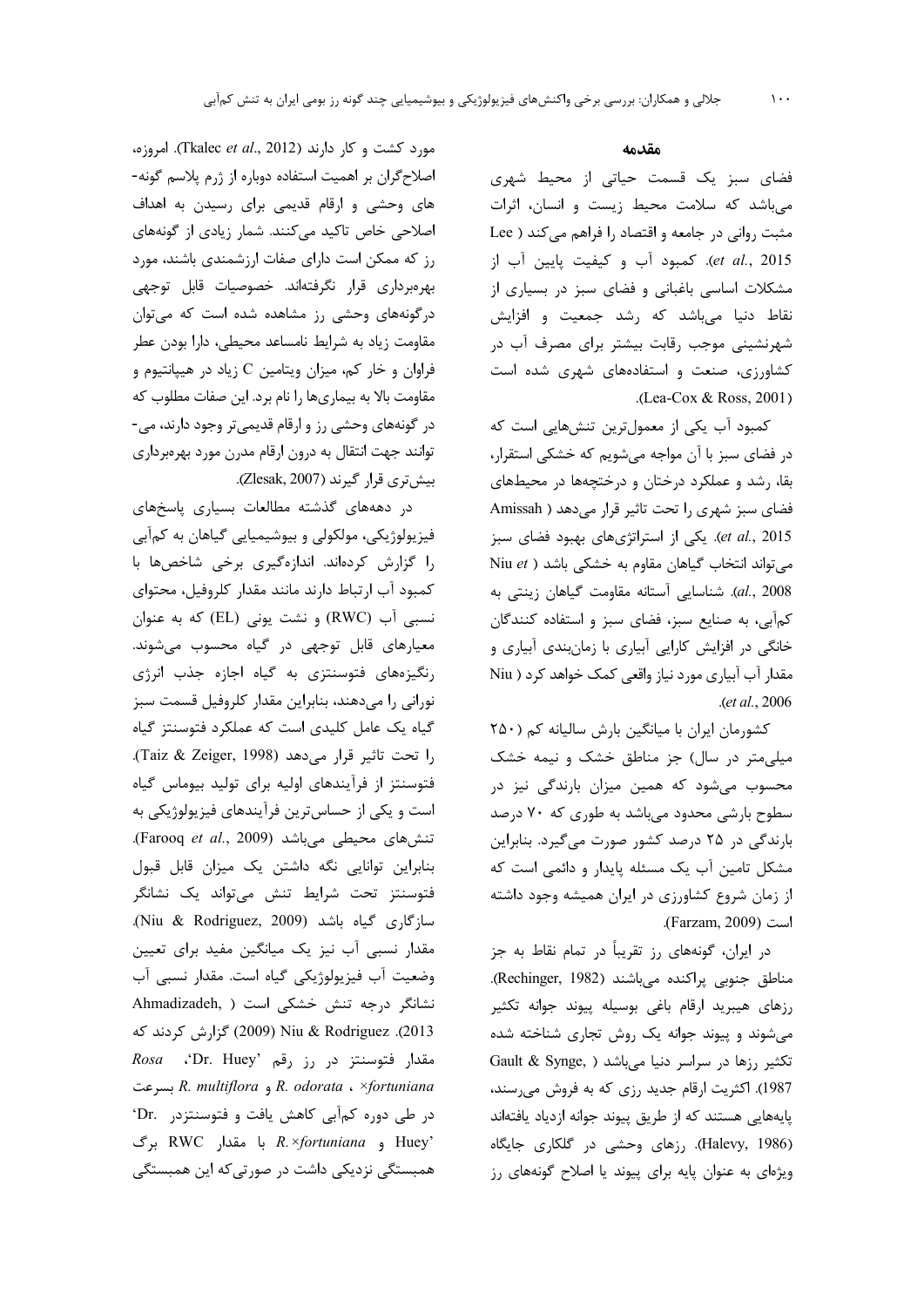$R.$  odorata وجود نداشت. وبطور كلي در رطوبت كم R. odorata مقدار فتوسنتز كمترى از ساير پايهها نشان داد. Gholami & Rahemi نيز كاهش معنی دار مقدار RWC را در رز مینیاتور رقم مشکین-جان بعد از ۲۱ روز از کمآبی مشاهده کردند که ۶۴/۵ درصد نسبت به قبل کاهش یافت و بعد از آبیاری دوباره مقدار آن به شاهد نزدیک شد.

انتشار فلورسنس کلروفیل به عنوان یک نشانگر فتوشیمیایی اولیه از فتوسنتز شناخته شده است و برای اثبات وجود تنشها به کار می ود. فلورسنس کلروفیل همچنین اطلاعاتی در مورد چرخه احیای كربن فراهم مي كند. متابوليسم كربن از طريق مصرف ATP و NADPH، شيب پروتون، وضعيت اكسايش-كاهشي پذيرنده اوليه الكترون در فتوسيستم II و به دنبال آن عملكرد فلورسنس را تحت تاثير قرار مىدهد (Ogren, 1990).

De Dauw et (روفيل فلورسنس در رزها De Dauw et جمعیت  $F_1$  دیپلوئید رزهای حاصل از F $_1$  جمعیت  $_2$  E تلاقی Rosa 'Yesterday'×Rosa wichurana را برای تحمل به کمآبی غربالگری کردند و مقدار شاخص عملکرد کوآنتومی موثر فتوسیستم II (Y(II)) را اندازهگیری کردند. بین دو گروه گیاهان تنش دیده و شاهد نتایج مشابهی دیده شد و شاخص (Y(II)) برای تمایز رزها در آن مطالعه شاخص قابل اعتمادی نبود.

ذخیره آبی محدود تحت شرایط کمآبی، تنش اکسیداسیونی را با تولید فوقالعاده گونههای اکسیژن  $CO<sub>2</sub>$  واکنش گر (ROS) تحریک می کند. کاهش جریان با بسته شدن روزنهها يا فعاليت معيوب آنزيمها و آسیب دستگاههای فتوسنتزی تحت تنش آبی منجر به تولید گونههای اکسیژن واکنشگر مانند <sup>-02</sup>. Flexas & Medrano, ) و OH- مىشود Flexas & Medrano, ) .(2002; Lawlor & Cornic, 2002

با توجه به وجود تنوع بالا و گسترش وسیع گونههای مختلف رز وحشی در ایران، بررسی پاسخهای فیزیولوژیکی و بیوشیمیایی به تنش در مورد گونههای رز بومی ایران محدود بوده و مطالعه پاسخ رزها به تنشهای محیطی دارای اهمیت افزاینده در مناطق خشک و نیمه خشک میباشد، چرا که علاوه بر امکان کاربرد آنها به عنوان پایه در رزهای فضای سبز، شناسایی مکانیسمهای پاسخ این گونهها اطلاعات مفیدی را برای اصلاحگران در ایجاد ارقام جدید یا بهبود ارقام رز فراهم میکند. این پژوهش با هدف بررسی تاثیر تنش کمآبی بر شاخصهای فیزیولوژیکی در چهار گونه رز بومی ایران انجام شد.

## مواد و روش ها

این پژوهش در فضای باز پردیس کشاورزی و منابع طبیعی دانشگاه تهران واقع در کرج در سال ۱۳۹۴ به صورت آزمایش فاکتوریل بر پایه طرح بلوکهای کامل تصادفی با سه تکرار انجام شد. عامل اول گونه های رز شامل چهار سطح رز وحشی شامل.Rosa canina L (گونهای که کاربرد تجاری به عنوان پایه برای رز R. orientalis Dupont ex (د)، R. orientalis Dupont ex R. persica Michx , R. beggeriana Schrenk.Ser .ex Juss وعامل دوم تنش كمآبي شامل سه سطح تنش کمآبی شاهد (۰/۰۳- مگاپاسکال)، تنش متوسط (۰/۸- مگاپاسکال) و تنش شدید (۱/۵ مگاپاسکال) به منزله فاكتور دوم بودند. اطلاعات محل جمعأورى گونه ها در جدول ۱ آمده است. پس از شناسایی محل یراکنش گونههای مذکور با استفاده از فلور ایرانیکا و (Samiei et al., 2010) مطالعات ساير محققين پاجوشهای آنها در اسفند ۱۳۹۲ جمعآوری و به گروه علوم باغبانی پردیس کشاورزی و منابع طبیعی دانشگاه تهران انتقال داده شد.

جدول ۱. محل جمعآوری نسترن های ابرانی و شناسایی گونههای مورد مطالعه.

| Table 1. Conection site of framidal rose and identification of studied species. |               |                                      |                                     |  |  |
|---------------------------------------------------------------------------------|---------------|--------------------------------------|-------------------------------------|--|--|
| Number                                                                          | Province      | Collection site                      | <b>Species</b>                      |  |  |
|                                                                                 | Karaj         | Collection of Faculty of Agriculture | R. canina L.                        |  |  |
|                                                                                 | Tehran        | Emamzadeh Davood                     | <i>R. orientalis</i> Dupont ex Ser. |  |  |
|                                                                                 | <b>Semnan</b> | Shahroud                             | R. beggeriana Schrenk               |  |  |
|                                                                                 | <b>Semnan</b> | Tash                                 | R. persica Michx. ex Juss.          |  |  |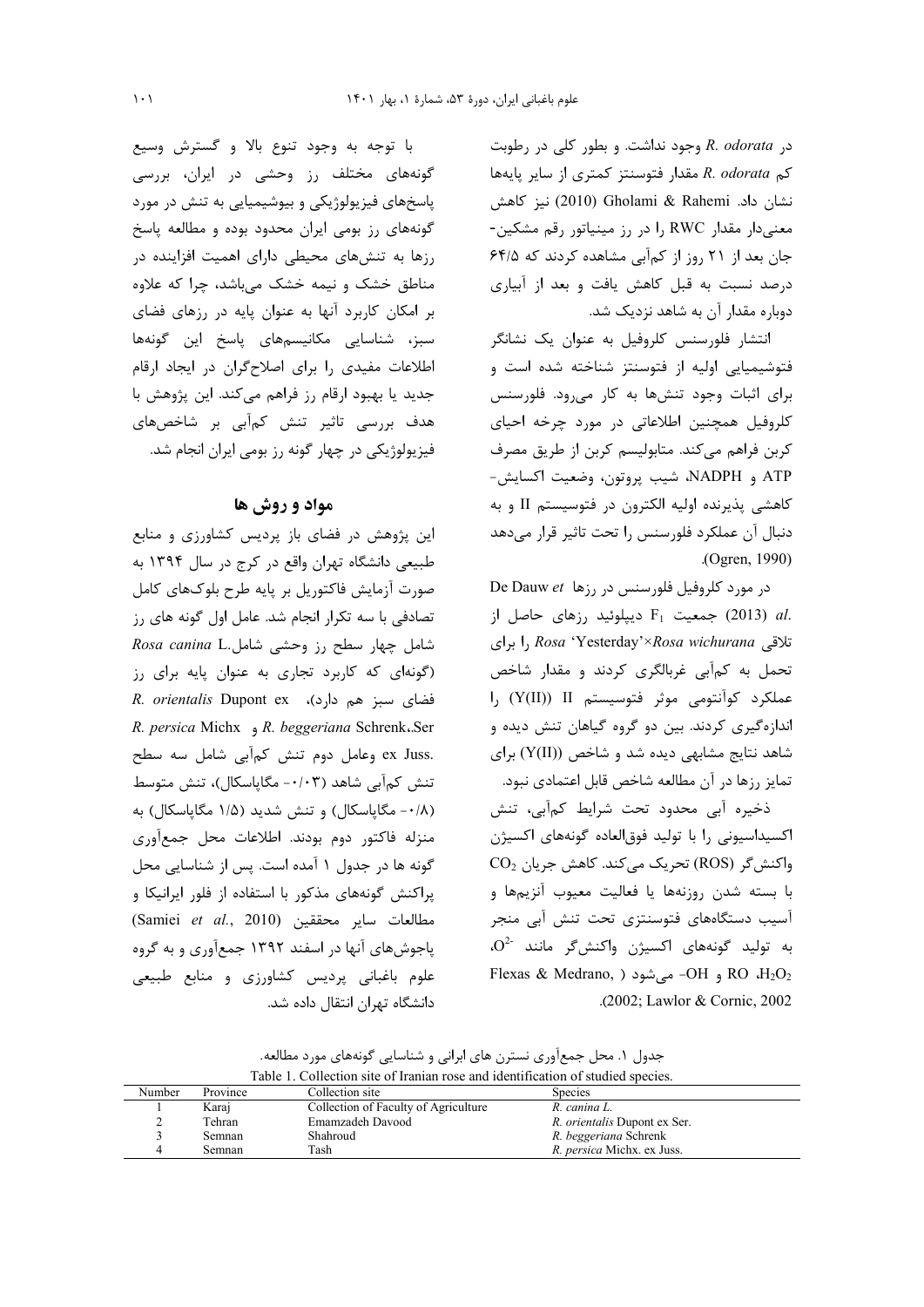تعداد ۱۵۰ عدد پاجوش از هر گونه در گلدانهای پلاستیکی سیاه با حجم ۱۰ لیتر کشت شدند. از یک لایه سنگریزه برای ایجاد زهکش در کف گلدانها استفاده گردید. بستر مورد استفاده در گلدانها مخلوطی از خاک باغچه، ماسه و خاکبرگ به نسبت ۱:۱:۲ بود. برای جلوگیری از نفوذ ریشه گیاهان به خاک و عدم انسداد زهکش، گلدانها روی سطح غیرقابل نفوذ قرار داده شدند. گلدانهای حاوی پاجوشهای تازه کشت شده در فضای باز قرار داده شدند و به مدت یک سال نگهداری و رسیدگی شدند. تا قبل از انجام تیمارهای تنش کمآبی به خوبی مستقر شده و رشد نمایند. هر ماه یکبار محلول پاشی برگی با کود کامل ۲۰-۲۰-۲۰-۲۰ حاوی عناصر ریزمغذی انجام شد. حذف علفهای هرز گلدانها به صورت دستی انجام گرفت. به منظور تعيين خصوصيات مخلوط بستر استفاده شده، از بستر گلدانها نمونهبرداری انجام و نمونهها به آزمایشگاه گروه آبیاری پردیس کشاورزی و منابع طبیعی دانشگاه تهران انتقال داده شدند. تعیین ظرفيت زراعي (FC) و نقطه پژمردگي دائم (PWP) با استفاده از دستگاه صفحات فشاری انجام شد (جدول ۲).

در سال دوم گیاهان هم اندازه که به خوبی استقرار یافته بودند و رشد مناسبی داشتند انتخاب شده و برای آزمایش مورد استفاده قرار گرفتند. قبل از شروع آزمایش به منظور کاهش اثر دما و تابش نور خورشید بر تبخیر آب از سطح خاک و نیز افزایش دقت آزمایش، خاک گلدانها با پلاستیک پوشانده شدند (Gholami et al., 2012). برای انجام آزمایش از هر گونه رز وحشی (چهار گونه) مورد بررسی، سه دسته گلدان ٢٠ تايي انتخاب شد. گروه اول تا ظرفيت مزرعهای آبیاری و به عنوان شاهد محسوب شدند گروه دوم و سوم دستههایی بودند که تحت تنش خشکی

قرار گرفتند. اعمال تنش بصورت قطع آبیاری انجام شد بطوری که تنش در گروه دوم تا ۰/۸- مگاپاسکال و دسته سوم تا ۱/۵- مگاپاسکال اعمال شد. برای تعیین مقدار رطوبت خاک از دستگاه رطوبت سنج Spectrum, FieldScout) TDR) استفاده شد. در زمان رسیدن به سطح تنش مورد نظر از گیاهان نمونه برگی تهیه شد سیس گیاهان تنش دیده مجددا آبیاری شدند تا قابلیت برگشتپذیری گونهها بررسی شود، به این منظور یک روز و یک هفته بعد از آبیاری مجددا نمونهر داری ها تکرار شد.

> صفات مورد ارزیابی وزن برگ در واحد سطح (LMA)

برای اندازه گیری این صفت، ابتدا سطح هر برگ کامل (هفت بركچه) جمعآوري شده با استفاده از دستگاه سطح سنج (Delta T, England) اندازهگیری شد و سپس به آون ۸۰ درجه سانتیگراد انتقال داده شدند و بعد از خشک شدن کامل، وزن خشک (DW) برگها اندازهگیری شد و با استفاده از رابطه (۱) وزن برگ در واحد سطح محاسبه شد.  $L$  $(1)$ 

$$
MA = (DW/LA)
$$

محتوای نسبی آب (RWC) برگ

محتواي نسبي آب برگ با روش Turner (1981) انجام شد. وزن تر برگهای کامل (FW) اندازهگیری شده و سپس هر برگ جداگانه درون ظرف آزمایشگاهی قرار گرفته و به مدت ۲۴ ساعت در آب مقطر غوطهور شدند، پس از آن دوباره وزن شدند و وزن تورژسانس (TW) اندازهگیری شد سپس به آون ۸۰ درجه سانتیگراد انتقال یافته بعد از خشکشدن وزن خشک (DW) آنها ثبت شد. RWC با استفاده از رابطه (٢) محاسىه شد.

```
RWC\% = (FW-DW)/(TW-DW) \times 100(5)
```

| جدول ۲. ویژگی های فیزیکی و شیمیایی خاک مورد استفاده. |  |  |  |  |  |
|------------------------------------------------------|--|--|--|--|--|
|------------------------------------------------------|--|--|--|--|--|

| Table 2. Physical and chemical characteristics of used soil. |                 |     |                         |                        |                                 |  |
|--------------------------------------------------------------|-----------------|-----|-------------------------|------------------------|---------------------------------|--|
| Soil composition                                             | Soil<br>Texture | pH  | $EC$ (ds m <sup>-</sup> | Field capacity<br>(FC) | Permanent wilting point<br>(PWP |  |
| Garden soil, sand and leaf compost<br>2:1:1                  | Sandy loam      | 7.8 | 2.65                    | 30.41%                 | 11.84%                          |  |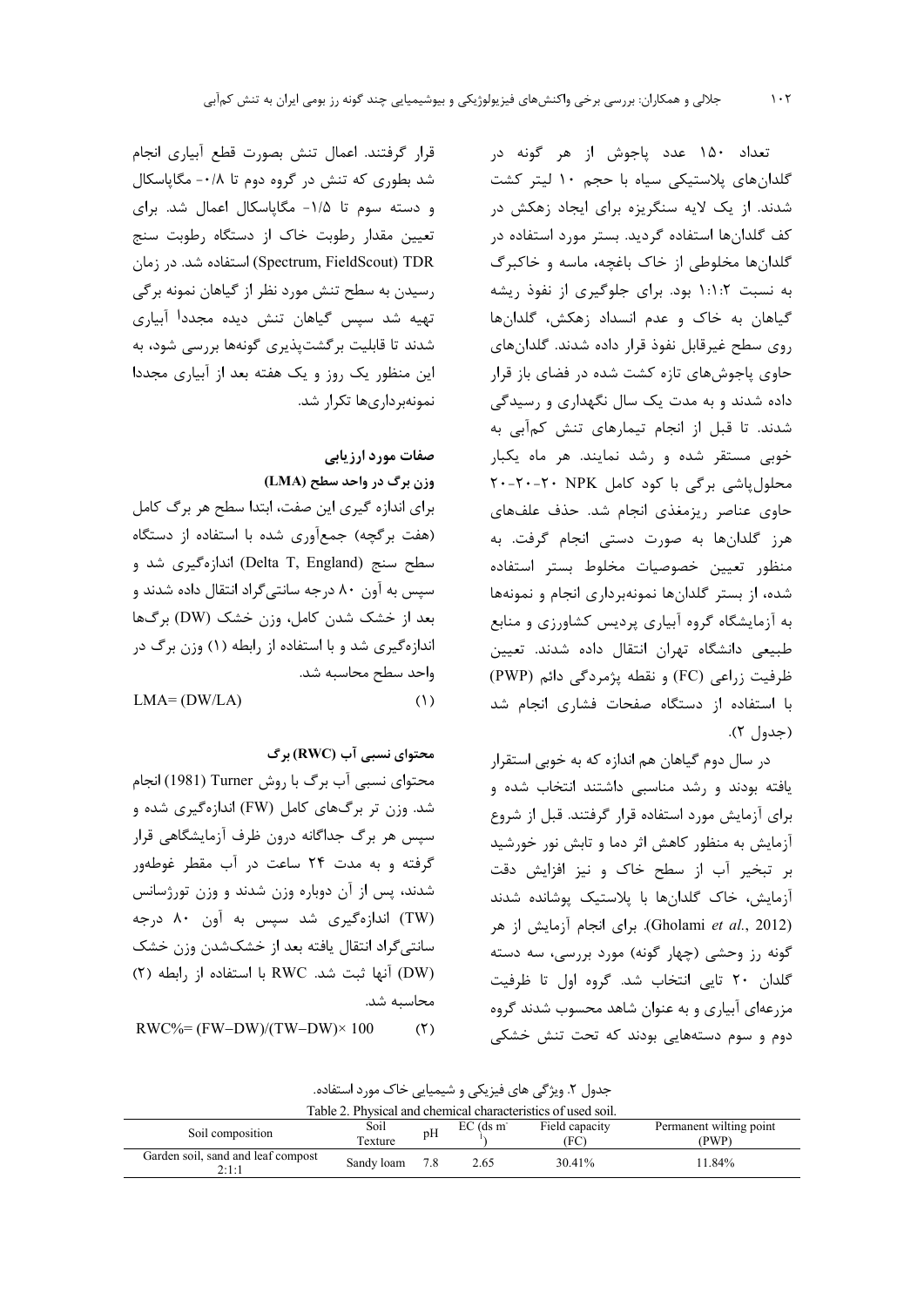$Fv/Fm=(Fm-F<sub>0</sub>)/Fm$  $(5)$  $Fv$  فلورسانس اوليه، Fm. فلورسانس حداكثر،  $Fv$ : فلورسانس متغيير  $PI=RC/ABS$  $(\Delta)$ RC: مركز واكنش فتوسيستم ABS ،II: جريان جذب انرژی.

مقدار رنگیزههای فتوسنتزی اندازهگیری کلروفیل a، b، کل و کاروتنوئیدهای برگ با استفاده از روش Lichtenthaler (1987) انجام گرفت وبر اساس روابط (۶) محاسبه شد.  $\text{Chl}_a = 12.25 \times A_{663} - 2.79 \times A_{645}$  $(5)$  $Chl_b = 21.50 \times A_{645} - 5.10 \times A_{663}$  $Chl_{a+b} = 7.15 \times A_{663} + 18.71 \times A_{645}$  $C_{x+c} = (1000 \times A_{470} - 1.82 \times Chl_a - 85.02 \times Chl_b)/198$ 

ظرفیت آنتی|کسیدانی کل ظرفیت آنتے اکسیدانی کل عصارہھا از راہ خنثی کنندگی رادیکال آزاد DPPH (۱،۱-دیفنیل-۲-بیکریل هیدرازیل) با روش .Falchi et al (2006) و با استفاده از دستگاه اسپکتروفتومتر در طول موج ۵۱۷ نانومتر انجام و با استفاده از رابطه (۷) محاسبه گردید. DPPH%=  $100 - [(A<sub>517</sub> / A<sub>0</sub>) \times 100]$  $(Y)$ بدون نمونه: DPPH جذب  $A_0$ با نمونه DPPH با نمونه  $A_{517}$ 

### نتايج و بحث

## وزن برگ در واحد سطح

نتايج تجزيه واريانس دادهها نشان داد كه تنش كمآبى بر LMA تاثیر معنی داری نداشت، اما این صفت بین گونه ها تفاوت معنی داری در سطح احتمال پنج درصد نشان داد (جدول ٣). بيشترين مقدار LMA در گونه R. R. مشاهده شد و کمترین میانگین در R. persica به دست آمد (شكل ١). هر چند تفاوت معنى-داری از لحاظ آماری بین R. orientalis و R. canina با R. beggeriana نبود. وزن و سطح برگ دو ویژگی مختلف از اندازه برگ هستند و در حالت عادی برگهای بزرگتر به بیومس بیشتری احتیاج دارند ..Huang et al نشت یونی (EL)

برای سنجش میزان آسیب به غشا و مقدار نشت یونی، مقدار سه گرم از نمونه برگی تهیه و به قطعات یک سانتی متری خرد شدند. پس از سه بار شستشو، درون فالکونهای ۵۰ میلی لیتری منتقل شدند و ۲۵ میلی لیتر آب دیونیزه به هر فالکون اضافه شد. سپس نمونهها به مدت ٢۴ ساعت روی شیکر آزمایشگاهی قرار داده شدند EC و پس از آن، هدایت الکتریکی اولیه (EC1) توسط متر (Metrohm 644) اندازهگیری شد. سپس نمونهها به مدت ۲۰ دقیقه در دمای ۱۲۰ درجه سانتیگراد اتوکلاو شدند و بعد از خنک شدن EC آنها مجددا اندازهگیری شد (EC2). مقدار EL طبق رابطهی (۳) محاسبه شد (Eugenia et al., 2003).

 $EL=(EC_1/EC_2)\times 100$  $(1)$ 

### مالون دي آلدهيد (MDA)

اندازهگیری مقدار پراکسیداسیون لیپیدها با روش .Hodges et al (1999) انجام شد. یک میلی لیتر محلول ۰/۱ درصد تری کربوکسیلیک اسید به ۰/۱ گرم نمونه برگ تازه اضافه شد ۱۵ دقیقه در حمام آب گرم قرار گرفت و بعد از سرد کردن در حمام یخ در دمای ۴ درجه سانتی گراد، به مدت ۱۰ دقیقه در سانتریفیوژ ۱۳۰۰۰ دور در دقیقه گذاشته شد و با اسپکتروفتومتر (Shimadzu UV-160, Japan) طول موجهای ۶۰۰ و ۵۴۰ نانومتر قرائت شد.

### PI , Fv/Fm

با استفاده از دستگاه فلوريمتر قابل حمل Hansatech Instruments, Handy PEA, ) Norfolk, UK) اندازهگیریهای فلورسنس کلروفیل انجام شد. اندازهگیری در تمام دوره آزمایش در  $a$ ساعت بین ۱۰ تا ۱۲ قبل از ظهر صورت گرفت و دوره سازگاری تاریکی به مدت ۲۰ دقیقه در بخشی از پهنک برگچه که از گرد و غبار پاک شده بود انجام شد. صفات شاخص عملکرد (PI) و حداکثر عملکرد کوآنتومی فتوسیستم Fv/Fm) II) با روابط ۴ و ۵ مورد ارزیابی قرار گرفتند.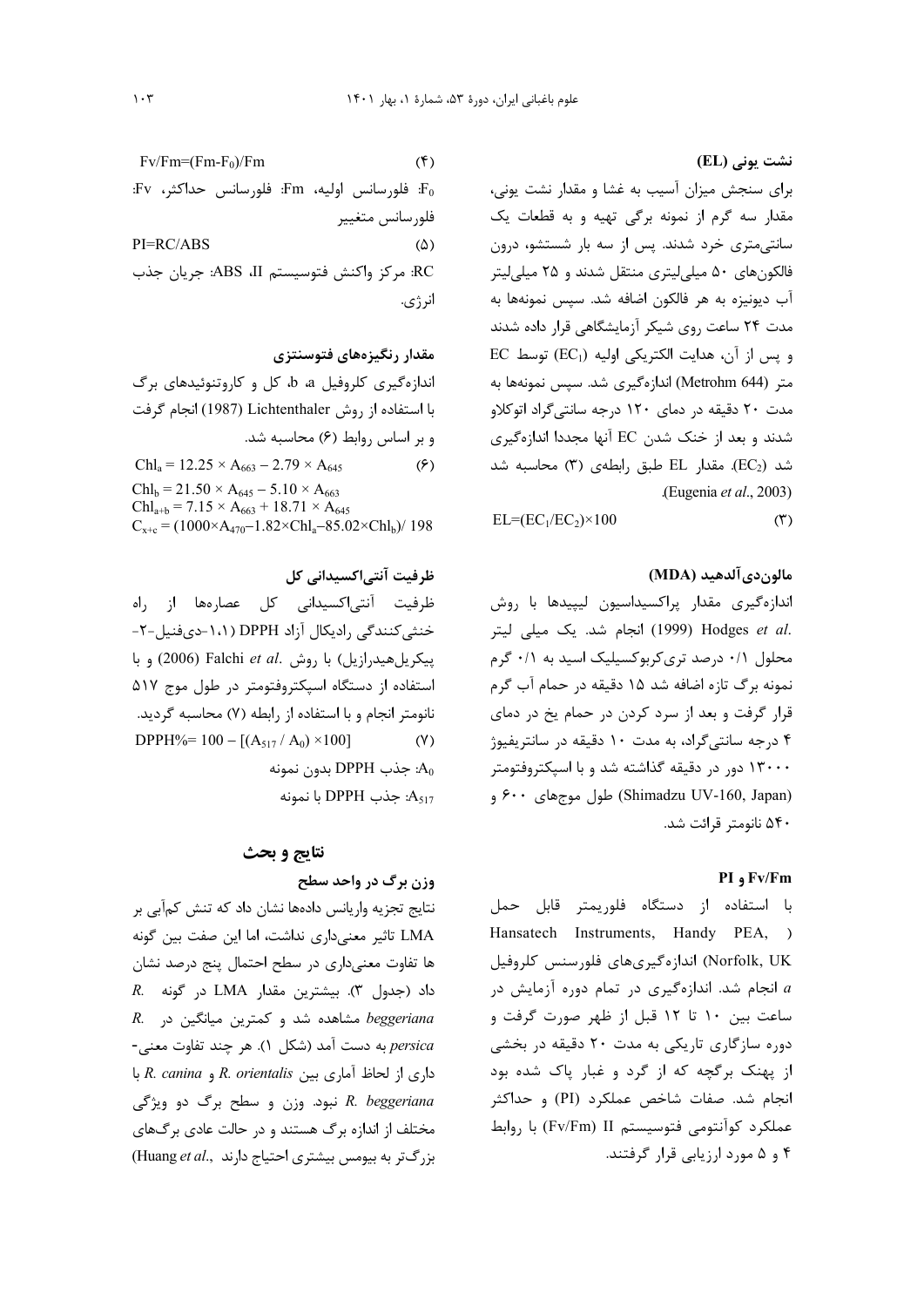محتوای نسبی آب برگ

نتايج حاصل از تجزيه واريانس دادهها نشان داد كه تیمار تنش و گونه و اثرمتقابل آنها بر RWC اثر

معنى دارى داشته است (جدول ٣). تنش ملايم در

همه گونههای رز تغییر معنیداری در مقدار RWC

R. canina ایجاد نکرد. در تنش شدید R. canina

با ۳۰ درصد و بعد آن R. persica با ۲۱/۲۸ درصد

كاهش نسبت به شاهد بيشترين مقدار كاهش RWC

را نسبت به سایرین داشتند و کمترین مقدار

تاثیریذیری از تنش کمآبی در R. orientalis دیده شد.

همه گونهها بعد از آبیاری مجدد از همان یک روز بعد،

(2019. مقدار LMA بالاتر با طول عمر بيشتر برگ، حفظ مواد غذایی و حفاظت از خشکیدگی مرتبط است. LMA بالاتر احتمالا به دلیل شرایط انطباقی برگهای مناطق خشک با این شرایط همچنین به علت تراکم بالاتر برگها است (Riva *et al*., 2016). در این بررسی مقدار بالاتر LMA مشاهده شده در R. beggeriana احتمالا به دلیل تراكم بالاتر برگها (داده ها ارائه نشده) است كه موجب LMA بالاتر می شود. در مورد R. orientalis مسئله متفاوت بود و با وجود تراکم کم برگها نسبت به سایرین، وزن خشک (برگهای ضخیم با کوتیکول زیاد) بیشتر موجب افزايش LMA گرديد. با توجه به اينكه دوره مواجهه با تنش کمآبی کوتاه بوده است تغییر مهمی در ساختار گیاه ایجاد نشده و اثر آن بر LMA معنی دار نبود.





|                        | Mean of squares               |                                                                                                                                                                                                                                |                                       |           |                                         |             |             |
|------------------------|-------------------------------|--------------------------------------------------------------------------------------------------------------------------------------------------------------------------------------------------------------------------------|---------------------------------------|-----------|-----------------------------------------|-------------|-------------|
| Source of<br>variation | df                            | <b>LMA</b>                                                                                                                                                                                                                     | <b>RWC</b>                            |           | EL                                      | <b>MDA</b>  | Fv/Fm       |
| Water<br>deficit (W)   | 6                             | $1.44$ ns                                                                                                                                                                                                                      | 458.82**                              |           | 21215.01**                              | $240.3***$  | $0.023***$  |
| Species (S)            | 3                             | $3.89*$                                                                                                                                                                                                                        | $102.91$ <sup>*</sup>                 |           | 14557.61**                              | 404.98**    | $0.034***$  |
| $W \times S$           | 18                            | $1.22$ ns                                                                                                                                                                                                                      | $86.25***$                            |           | 5931.1**                                | 86.98**     | $0.012***$  |
| Error                  | 54                            | 1.31                                                                                                                                                                                                                           | 36.54                                 |           | 1211.84                                 | 18.41       | 0.003       |
| CV(%)                  |                               | 29.28                                                                                                                                                                                                                          | 7.91                                  |           | 22.07                                   | 7.18        | 7.67        |
|                        |                               |                                                                                                                                                                                                                                | Mean of squares                       |           |                                         |             |             |
| Source of<br>variation | df                            | PI                                                                                                                                                                                                                             | Chl a                                 | Chl b     | Total Chl                               | Carotenoids | <b>DPPH</b> |
| Water<br>deficit (W)   | 6                             | $12.31***$                                                                                                                                                                                                                     | $14.79***$                            | $2.04***$ | $26.79***$                              | $1.55***$   | 175.55*     |
| Species (S)            | 3                             | $17.11***$                                                                                                                                                                                                                     | $24.31***$                            | 18.82**   | 78.06**                                 | $11.83***$  | 2351.25**   |
| $W \times S$           | 18                            | $6.9***$                                                                                                                                                                                                                       | 5.89**                                | $1.15***$ | $11.78***$                              | $1.30**$    | 725.75**    |
| Error                  | 54                            | 2.28                                                                                                                                                                                                                           | 1.67                                  | 0.19      | 2.93                                    | 0.45        | 35.07       |
| CV(%)                  |                               | 9.16                                                                                                                                                                                                                           | 8.14                                  | 7.65      | 7.94                                    | 13.57       | 8.72        |
| $\sim$                 | $\tilde{a}$ , and $\tilde{a}$ | the second control of the second control of the second control of the second control of the second control of the second control of the second control of the second control of the second control of the second control of th | $\sim$<br>$\sim$ $\sim$ $\sim$ $\sim$ | .         | $\sim$ $\sim$ $\sim$ $\sim$<br>$\cdots$ | $\sim$      |             |

جدول ٣. نتايج تجزيهٔ واريانس اثر تنش كم آبي و گونه بر شاخصهاي مورد ارزيابي رز وحشي. Table 3. Results of variance analysis effect of water deficit and species on studied parameters of wild rose

\* و \*\*: به ترتيب تفاوت معنىدار در سطح احتمال ۵ و ۱ درصد. (مخفف صفات به ترتيب: LMA وزن برگ در واحد سطح، RWC محتواى نسبى آب، EL نشت يونى،

MDA مالون دي آلدهيد، Fv/Fm حداكثر كارآيي كوآنتومي فتوسيستم PI II شاخص عملكرد فتوسنتزي، Chl مقدار كلروفيل، DPPH ظرفيت آنتي اكسيداني كل) \*\*: Significantly difference at 5% and 1% probability level; respectively. (Traits abbreviations: LMA, leaf mass per unit area; RWC, relatively water content; EL, electric leakage; MDA, malondialdehyde; Fv/Fm, maximum quantum efficiency of photosystem II; PI, performance Index; Chl, chartycry water<br>chlorophyll; DPPH, free radical scavenging capacity).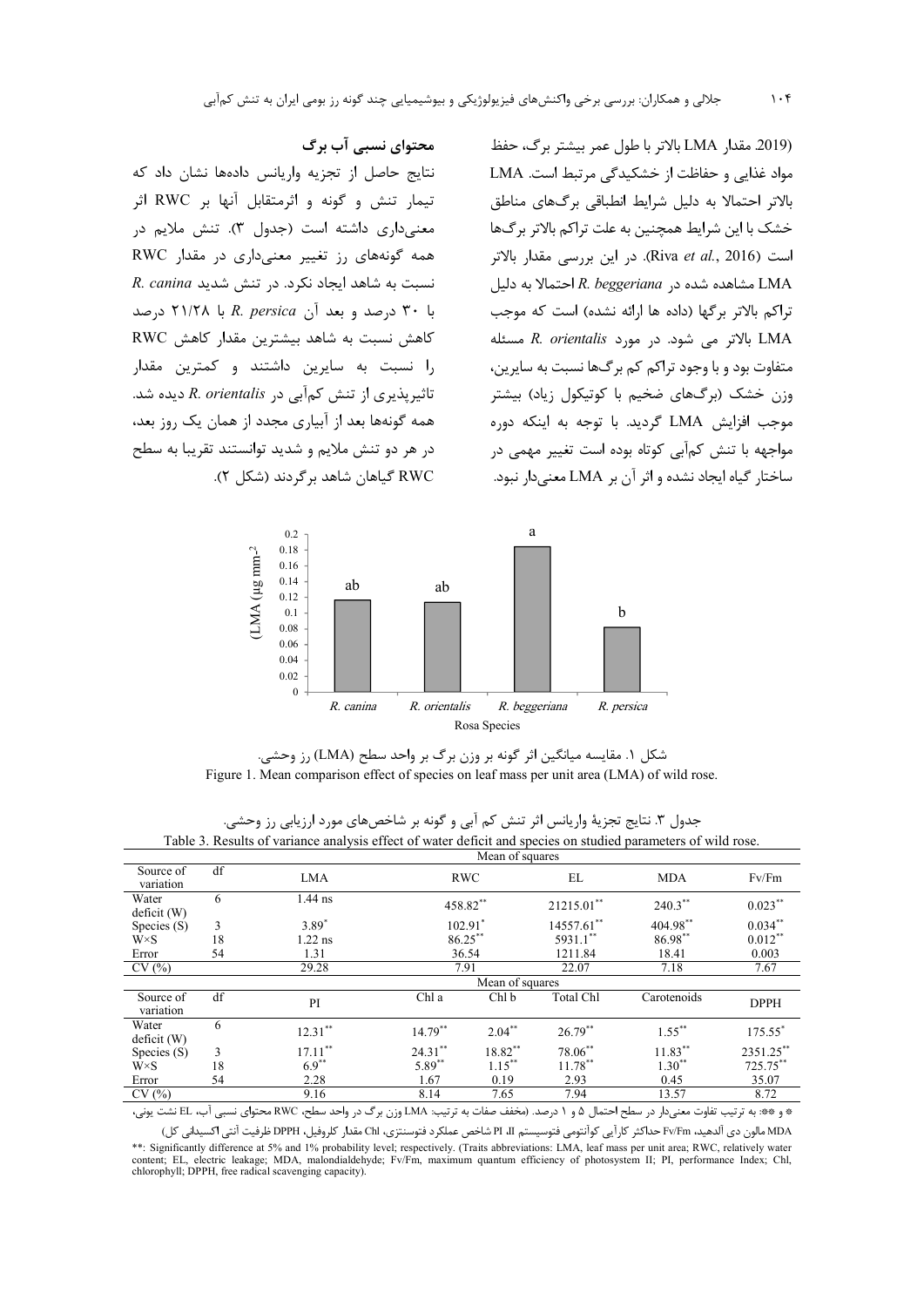لكاهش معنى دار (2010) Cholami & Rahemi مقدار RWC نسبت به شاهد بعد از قطع آب در رز مینیاتور رقم مشکین جان را گزارش کردند. Niu & Rodriguez (2009) گزارش کردند که در تنش شدید کمآبی RWC در پایههای رز کاهش یافت. آنها مشاهده کردند که در پایهی 'Dr. Huey' در مقایسه با سایر پایهها RWC با سرعت بیشتری کاهش یافت. Cole & Davies (1993) Handerson-Cole & Davies که مقدار RWC در دو رقم رز فضای آزاد با نیاز نگهداری کم نسبت به دو رقم رز با نیاز به نگهداری بالا بيشتر حفظ شد. آنها علت را با سطح تبخير شونده كمتر، اندازه برگ منفرد كوچكتر با لايه سطحى مقاومتر و در نتيجه كاهش نياز به تبخير مرتبط دانستند. RWC برگ یک شاخص متداول و قابل اعتماد برای تشریح مقدار حساسیت گیاهان به از Sanchez-Rodriguez et al., ) دست دادن آب میباشد 2010). در بين گونههاى رز وحشى مورد بررسى در مطالعه حاضر R. orientalis دارای لایه کوتیکول و سطح ضخیمتری نسبت به سایر گونهها بود و به نظر می سد این لایه به عنوان یک سد عمل کرده و مانع از دست

رفتن زياد آب و حفظ RWC بيشتر شده است. محتواى نسبی آب برگ به طور نزدیکی با فعالیتهای فیزیولوژیکی گیاه و وضعیت آب خاک همبستگی دارد (Ozkur et al., 2009) و یک ویژگی قابل اعتماد برای غربالگری ژنوتیپهای مقاوم به کمآبی به حساب میآید .(Rachmilevitch et al., 2006)

نشت یونی و مالون دی آلدئید

تنش کمآبی، گونههای رز و اثرمتقابل آنها تفاوت معنیداری در مقدار EL داشتند (جدول ۳). بیشترین مقدار EL در تنش کمآبی شدید در گونه R. canina و درصد R. persica بود که نشان دهنده تحمل کمتر آنها نسبت به کمآبی  $R.$  beggeriana هم مقدار نشت یونی (۳۱/۰۴) در تنش شدید نسبت به شاهد افزایش معنی دار داشت. مقدار نشت یونی در گونه R. orientalis وضعیت متفاوتی داشت و مقدار آن در تنش ملایم نسبت به شاهد کاهش داشت و در تنش کمآبی شدید مقدار آن با شاهد از نظر آماری یکسان شد. در همه گونهها آبیاری مجدد سبب برگشت و ترمیم مجدد گیاهان گردید.





Figure 2. Mean comparison interaction effect of species and water deficit on relatively water content of wild rose. ( C, control; MD, mild water stress; SD, severe water stress; MR, sampling one day after re-watering in mild water stress; SR, sampling one day after re-watering in severe water stress, MW, sampling one week after re-watering in mild water stress; SW, sampling one week after re-watering in severe water stress).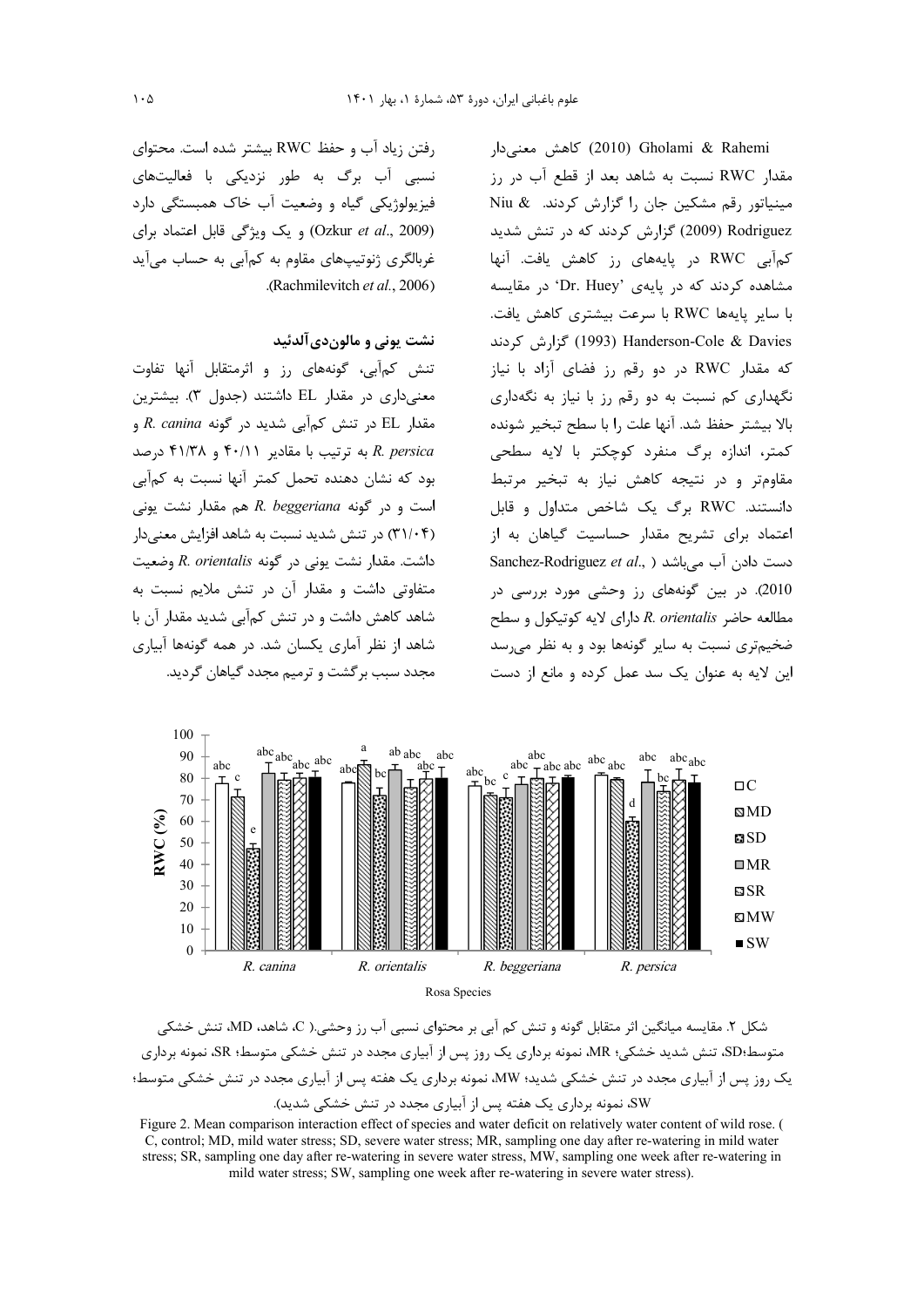(2004) Dhanda et al. (Premachandra et al., 1989) بیان کردند که ثبات غشای سلولی قسمتهای برگ از مهمترین خصوصیات برای غربالگری ژرم پلاسم در تنش کمآبے مے باشد.

در زمان کمآبی، مقاومسازی دیواره سلولی اتفاق میافتد که ظرفیت بسط سلولی را برای حفظ فشار آماس و مهار رشد افزایش می دهد ( Neuman, 1995). در گیاهان تنش دیده کاهش نشت یونی نشان دهنده تجمع بيشتر اسموليتها مىباشد كه پتانسیل اسمزی را کاهش و ظرفیت نگهداری آب را افزايش مى دهد (Sperdouli & Moustakas, 2012). كاهش نشت يوني احتمالا به فرآيندهايي كه ثبات غشا ,ا حفظ می کنند مربوط است و با تنظیم اسمزی و دیواره سلولی ارتباط دارد ( Kocheva et al., 2014). آسیب کمتر به غشا می تواند با افزایش ظرفیت تجمع قندها در برگ در طی تنش آبی ارتباط داشته باشد. قندها به ویژه دی ساکاریدهای احيا نشده مانند ساكاروز و ترى هالوز با غشا سلولى برای افزایش ثبات لایه لیپیدی تماس دارند (در برخي گونهها).

مرچند در R. beggeriana و R. persica یک روز بعد از تنش شدید نشت یونی باز هم بالا بود اما یک هفته بعد از آبیاری مجدد مقدار نشت یونی کاهش یافت (شکل ۳). غشاهای سلولی اولین هدف حمله در اکثر تنش های غیرزیستی میباشد. حفظ یکپارچگی و ثبات دیواره سلولی تحت شرایط تنش یک ویژگی گیاهان مقاوم به كمآبي مي باشد (Bajji et al., 2002b). در تنش خشكي بعضی بخش،های فسفولیپیدهای دولایهای غشا حالت شش وجهی و ساختار غشا منفذدار میشود در نتیجه نشت مواد داخل سلول رخ می دهد و در نتیجه تنش کمآبی سبب افزایش پراکسیداسیون لیپیدی و کاهش پایداری غشای سلولی میشود (Mirjalili, 2005). در انگور رقم بیدانه سفید افزایش سطوح تنش کمآبی باعث Soukhtesaraee et al., ) افزایش میزان نشت یونی شد 2017). پايدارى ديواره سلولى در چمن كنتاكى بلوگراس نیز تحت شرایط تنش خشکی به سرعت کاهش یافت (Wang & Huang, 2004). مقاومت به تنش كمآبي با ارزیابی ثبات غشای سلولی بین کولتیوارهای مختلف تحت شرایط کمآبی تمایز ایجاد میکند و با کاهش در مقدار نسبی رشد تحت تنش همبستگی دارد





شكل ٣. مقايسه ميانگين اثر متقابل گونه و تنش كم آبي بر نشت يوني رز وحشي. (C، شاهد؛ MD، تنش خشكي متوسط؛ SD، تنش شدید خشکی؛ MR، نمونه برداری یک روز پس از آبیاری مجدد در تنش خشکی متوسط؛ SR، نمونهبرداری یک روز پس از آبیاری مجدد در تنش خشکی شدید؛ MW، نمونهبرداری یک هفته پس از آبیاری مجدد در تنش خشکی متوسط؛ SW، نمونه برداری یک هفته پس از آبیاری مجدد در تنش خشکی شدید).

Figure 3. Mean comparison of interaction effects of species and water deficit on electric leakage (EL) of wild rose. (C, control; MD, mild water stress; SD, severe water stress; MR, sampling one day after re-watering in mild water stress; SR, sampling one day after re-watering in severe water stress, MW, sampling one week after re-watering in mild water stress; SW, sampling one week after re-watering in severe water stress).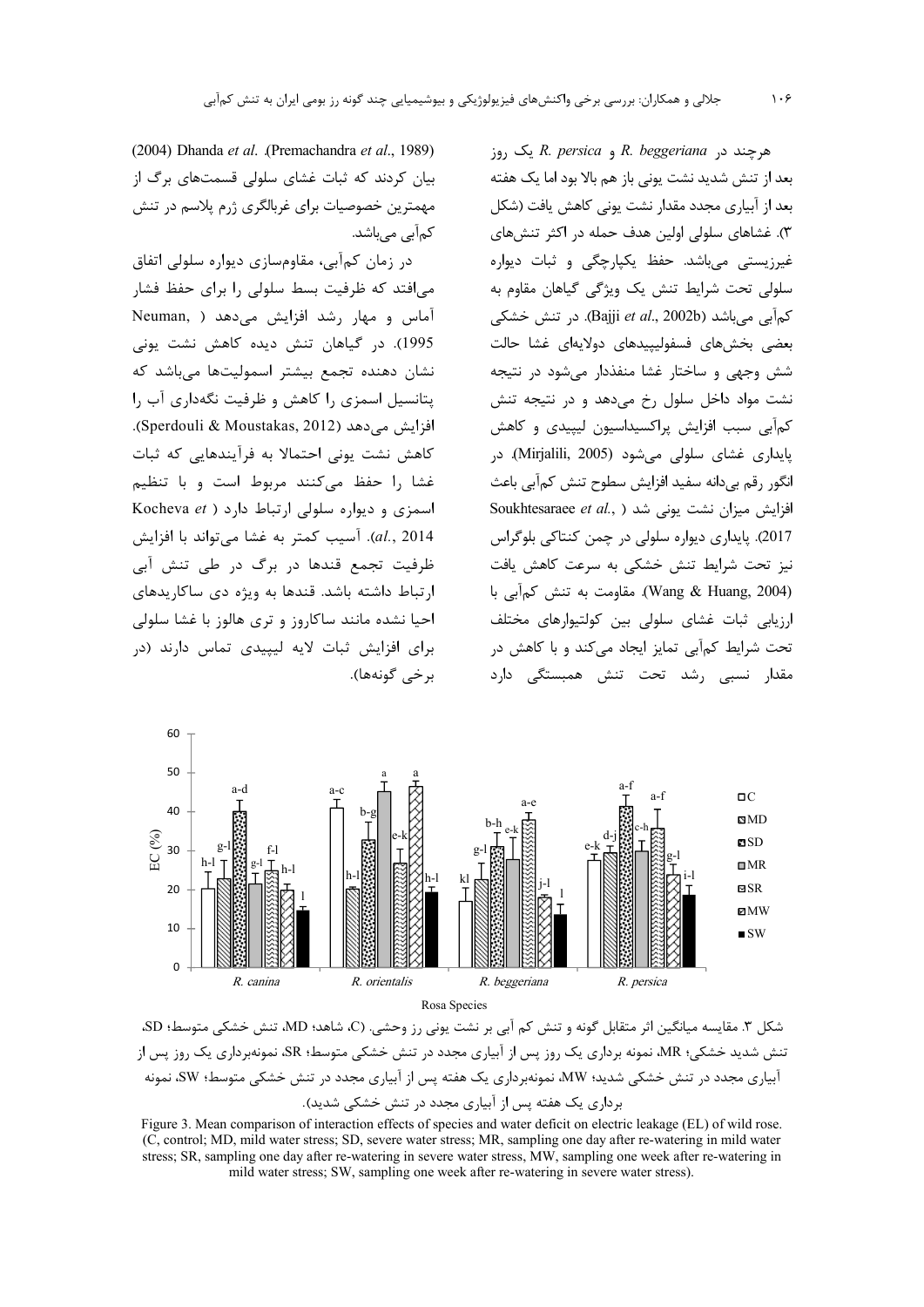مکانیسم حفاظتی این مواد حلشونده هنوز به درستی شناخته نشده است اما آنچه مشخص است، در خشکی، ملکولهایی که در حالت طبیعی با گروه سر .<br>فسفوليبيدها بيوسته هستند با قندها حايگزين میشوند و این موضوع میتواند از مرحله جانبی تغییر و تشکیل دامنه لیپیدی که توانایی تشکیل میسل های معکوس را دارند و موجب افزایش نشت یونی می شوند، جلوگيري كند (Bajji et al., 2002a). افزايش مقدار نشت یونی R. orientalis در تنش ملایم احتمالا به همین دلایل مربوط است که مقاومسازی دیواره سلولی در این مرحله با مواجهه با کمآبی انجام گرفته است.

مالون دیآلدهید یکی از محصولات پراکسیداسیون لیپیدی است و یک نشانگر قابل توجه در تنش اكسيداسيونى مى باشد، لذا مقدار MDA بيشتر با درجه تنش اکسیداسیونی بالاتر مرتبط است ( Al Hassan et al., 2015). نتايج حاصل از بررسي نشان داد که تیمار تنش کمآبی و گونه اثر معنیداری بر MDA داشتهاند (جدول ٣). مقدار MDA در تيمار R. persica و R. canina و R. persica نسبت به شاهد افزایش نشان داد و بعد از آبیاری مجدد روند نسبت به تنش کمآبی روند کاهشی داشتند هرچند تفاوتشان با شاهد معنیدار بود. در

گونههای R. orientalis و R. beggeriana تغییر معنی داری نسبت به شاهد مشاهده نشد (شکل ۴). افزایش مقدار MDA در برگهای گوجهفرنگی تحت شرایط تنش کمآبی گزارش شده است. ایشان بیان کردند که پراکسیداسیون لیپیدها یکپارچگی غشاهای سلولي را تخريب مي كند و در نهايت سبب مرگ سلول می شود. در یک بررسی دیگر افزایش مقدار MDA در ژنوتیپهای حساس به کمآبی گوجهفرنگی معنیدار بود (Kusvuran & Dasgan, 2017). مقدار MDA در گیاهان حساس به تنش كمآبي افزايش مييابد و اين افزايش با تشکیل گونههای فعال اکسیژن (ROS) ارتباط دارد و ژنوتیپهای مختلف در توانایی پاکسازی ROS و یا مقابله در برابر اکسیداسیون با یکدیگر متفاوتند ( Mansori et  $. (al., 2015)$ 

### PI 9 Fv/Fm

تجزیه واریانس دادهها نشان داد که تیمار تنش و گونه و اثر متقابل آنها اثر معنیداری بر شاخص PI و Fv/Fm داشتند (جدول ۳). تیمارهای تنش کمآبی سبب کاهش مقدار PI در همه گونهها شد، هرچند این كاهش تنها در R. beggeriana از لحاظ آماری معنے دار ہود.



شکل ۴. مقایسه میانگین اثر متقابل گونه و کم آبیاری بر مالون دی آلدهید رز وحشی.( C، شاهد؛ SD، تنش شدید خشکی؛ SW، نمونه برداری یک هفته پس از آبیاری مجدد در تنش خشکی شدید).

Figure 4. Mean comparison interaction effect of species and water deficit on malondialdehyde of wild rose. (C, control; SD, severe water stress; SW, sampling one week after re-watering in severe water stress).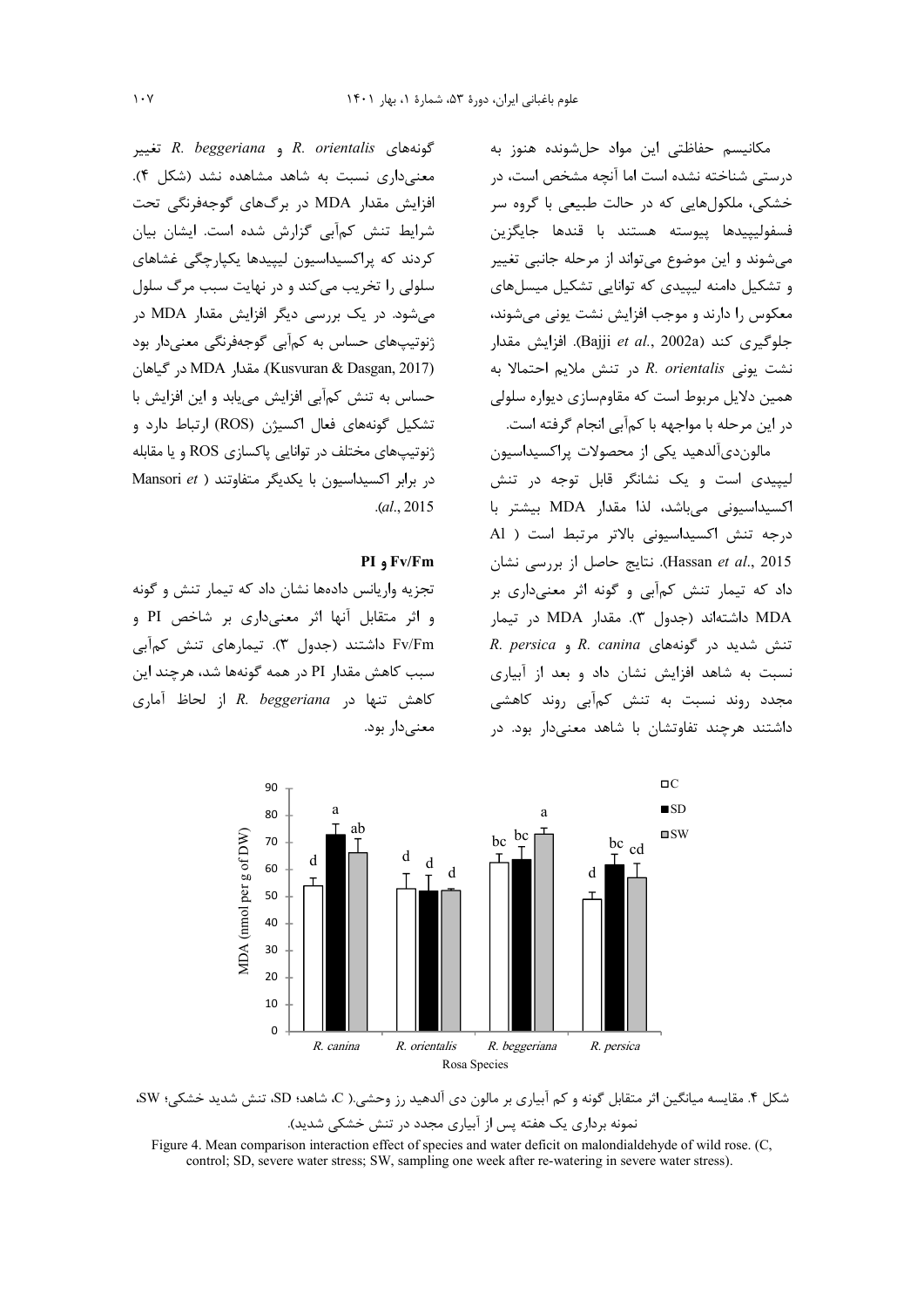تغییرات PI در گونه R. orientalis در طول دوره آزمایش کمتر از سایر گونهها بود و کمتر دستخوش تغییرات نسبت به شاهد شد. روند برگشتیذیری در گونه R. canina یک روز بعد از آبیاری مجدد پایین بود اما این روند بعد از یک هفته تغییر کرد و گیاه توانست تا حدودی عملکرد خود را نسبت به قبل بهبود بخشد تا حدی که در تنش ملایم شاخص عملکرد به مقدار شاخص عملکرد در شاهد بازگشت (شكا (۵).

شاخص Fv/Fm هر چند اثر معنیداری نشان داد اما روند این اختلاف برای تمایز قائل شدن بین گونهها كافي و مناسب نبود (شكل ۶). اين نتايج با گزارشات .De Dauw et al) مطابقت داشت آنها از این شاخص برای غربالگری بین جمعیت  $F_1$  مقاوم به تنش کمآبے استفادہ کردہ بودند و این شاخص را پارامتر قابل اعتمادی در رزها ندانستند. در این بررسی نیز ثابت شد که شاخص حداکثر عملکرد کوآنتومی فتوسیستمH (Fv/Fm) شاخص مناسبی برای اندازهگیری مقدار تنش در رزها نمیباشد. شاخص Fv/Fm مقدار تبدیل نور جذبی به انرژی شیمیایی را

نشان می دهد (Rostamabadi et al., 2016) بسیاری از پژوهشگران از جمله .Kocheva et al (2004) و در مطالعات خود دريافتند كه (2006) Ctrauss et al. این شاخص به تغییرات محیطی چندان حساس نبوده و معیار معتبری برای گزینش ارقام در مقابله با تنشهای محیطی بشمار نمی آید. اما شاخص عملکرد اجازه تجزيه همه جانبه عملكرد فتوسنتزى را فراهم مي آورد. اين صفت ارتباط بين كارايي جذب فوتون و تصرف انرژی برانگیخته در فتوسیستم II، تراکم تعداد مراكز واكنشى و احتمال انتقال الكترون به بعد از یلاستوکینون A توسط انرژی برانگیخته را نشان مے دھد (Goncalves & Santos, 2005).

## تغييرات رنگيزههاي فتوسنتزي

تنش کمآبی و گونههای رز وحشی اثر معنیداری بر مقدار کلروفیل a، b، کل و مقدار کاروتنوئیدها نشان دادند همچنین اثرمتقابل تیمارها نیز تاثیر معنے داری بر آنها داشت (جدول ۳). مقایسات میانگین نشان داد در همه گونهها، مقدار كلروفيل a نسبت به شاهد تفاوت معنے داری از لحاظ آماری طی تنش کمآبی نداشت.





Figure. 5. Mean comparison interaction effect of species and water deficit on performance index (PI) of wild rose. (C, control; MD, mild water stress; SD, severe water stress; MR, sampling one day after re-watering in mild water stress; SR, sampling one day after re-watering in severe water stress, MW, sampling one week after re-watering in mild water stress; SW, sampling one week after re-watering in severe water stress).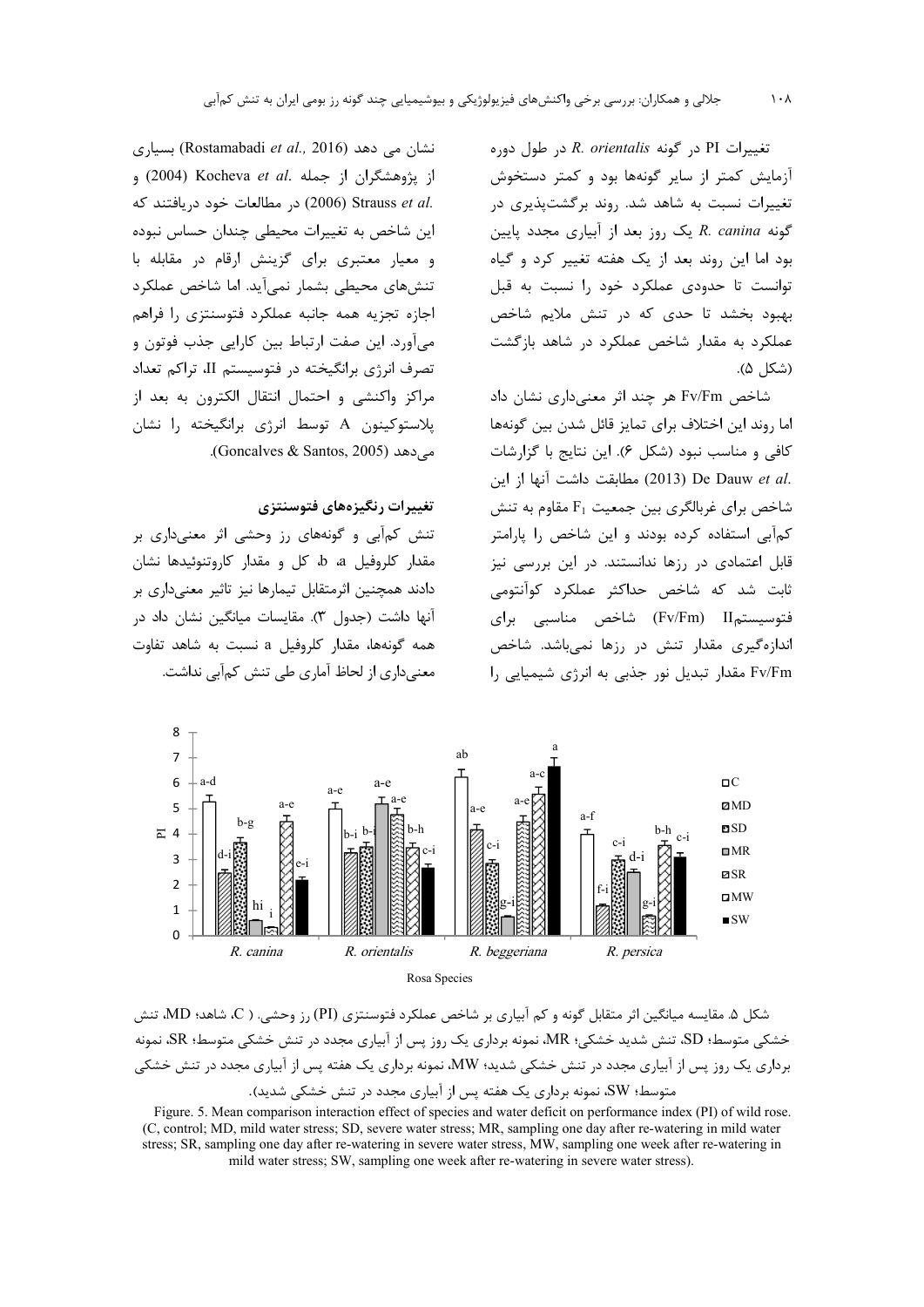

شكل ۶. مقايسه ميانگين اثر متقابل گونه و كم آبياري بر حداكثر عملكرد كوآنتومي فتوسيستم Fv/Fm) II) رز وحشي. (C، شاهد؛ MD، تنش خشکی متوسط؛ SD، تنش شدید خشکی؛ MR، نمونه برداری یک روز پس از آبیاری مجدد در تنش خشکی متوسط؛ sR، نمونه برداری یک روز پس از آبیاری مجدد در تنش خشکی شدید؛ MW، نمونه برداری یک هفته پس از آبیاری مجدد در تنش خشکی متوسط؛ SW، نمونه برداری یک هفته پس از آبیاری مجدد در تنش خشکی شدید).

Figure 6. Mean comparison interaction effect of species and water deficit on maximum quantum efficiency of photosystem II (Fv/Fm) of wild rose. (C, control; MD, mild water stress; SD, severe water stress; MR, sampling one day after re-watering in mild water stress; SR, sampling one day after re-watering in severe water stress, MW, sampling one week after rewatering in mild water stress; SW, sampling one week after re-watering in severe water stress).

از اثرات تنش کمآبی کاهش تقسیم سلولی و کاهش اندازه سلول است که در نتیجه تعداد کلروپلاست در واحد سطح افزایش پیدا میکند و بنابراین مقدار كلروفيل هم زياد مے شود (Rahman, 2004). نتايج مشابهی در پاسخ گیاه ریحان و چمن آفریقایی به خشکی مشاهده شده است ..Moghadam et al .2017) 2015; Taheri et al., 2017. دليل اين امر تنش خشکی کوتاه مدت بوده که موجب افزایش مقدار کاروتنوئیدها و بنابراین حفاظت از غشاهای تیلاکوئیدی و جلوگیری از تخریب کلروفیلها شد و این موضوع افزایش مقدار کلروفیل با اعمال تنش را ایجاد کرد. حفظ کلروفیل در برگ تحت شرایط تنش از شاخصهای فيزيولوژيكي مقاومت به تنش است. عدم تغيير محسوس در مقدار كلروفيل تحت تنش كمآبي قبلا توسط -Pérez Carrizo citrange , (2017) Pérez et al. .C014) Toscano et al (2014) در درختچههای زینتی شیشه شور، برگ بو، میخک ژاپنی، تونبرگیا و بداغ گزارش شده است و علت آن نیز دوره نسبتا کوتاه تنش کمآبی بیان شده است. در رقم R. persica در تنش کمآبی مقدار كلروفيل a، b، كل و كاروتنوئيدها نسبت به شاهد كاهش معنیدار داشت. کاهش مقدار کلروفیل در تنش کمآبی

در آبیاری مجدد R. canina در تنش شدید یک روز بعد از آبیاری روند کاهش شدیدی نشان داد که  $R$ . در یک هفته بعد مقدار کلروفیل بهبود یافت. در persica نیز طی آبیاری مجدد مقدار کلروفیل a باز هم كاهش داشت (شكل ۷). مقدار كلروفيل b در  $R.$  canina و R. orientalis در تنش شدید نسبت به شاهد افزایش معنے داری داشت. اما دو گونه دیگر تفاوت معنیداری نداشت. در آبیاری مجدد، مقدار كلروفيل b همه گونهها به جز R. persica با مقدار آن در شاهد تفاوت معنىدار نداشت و ترميم انجام شد (شكل ٨). مقدار كلروفيل كل طي تنش شدید در R. canina و R. orientalis نسبت به شاهد افزایش معنی داری داشت و در آبیاری مجدد کاهش  $R$ . داشتند و به لحاظ آماری با شاهد برابر شدند و در beggeriana و R. persica تفاوت معنى دارى ديده  $k$ . نشد. در آبیاری مجدد R. beggeriana روند یکنواخت و بدون تغییر ادامه داشت اما در R. persica نسبت به شاهد كاهش ديده شد (شكل ۹). مقدار كاروتنوئيد تنها در R. canina طی مراحل آزمایش تغییر کرد و در تنش شدید نسبت به شاهد افزایش معنیداری داشت و در بالاترین سطح قرار گرفت (شکل ۱۰). یکی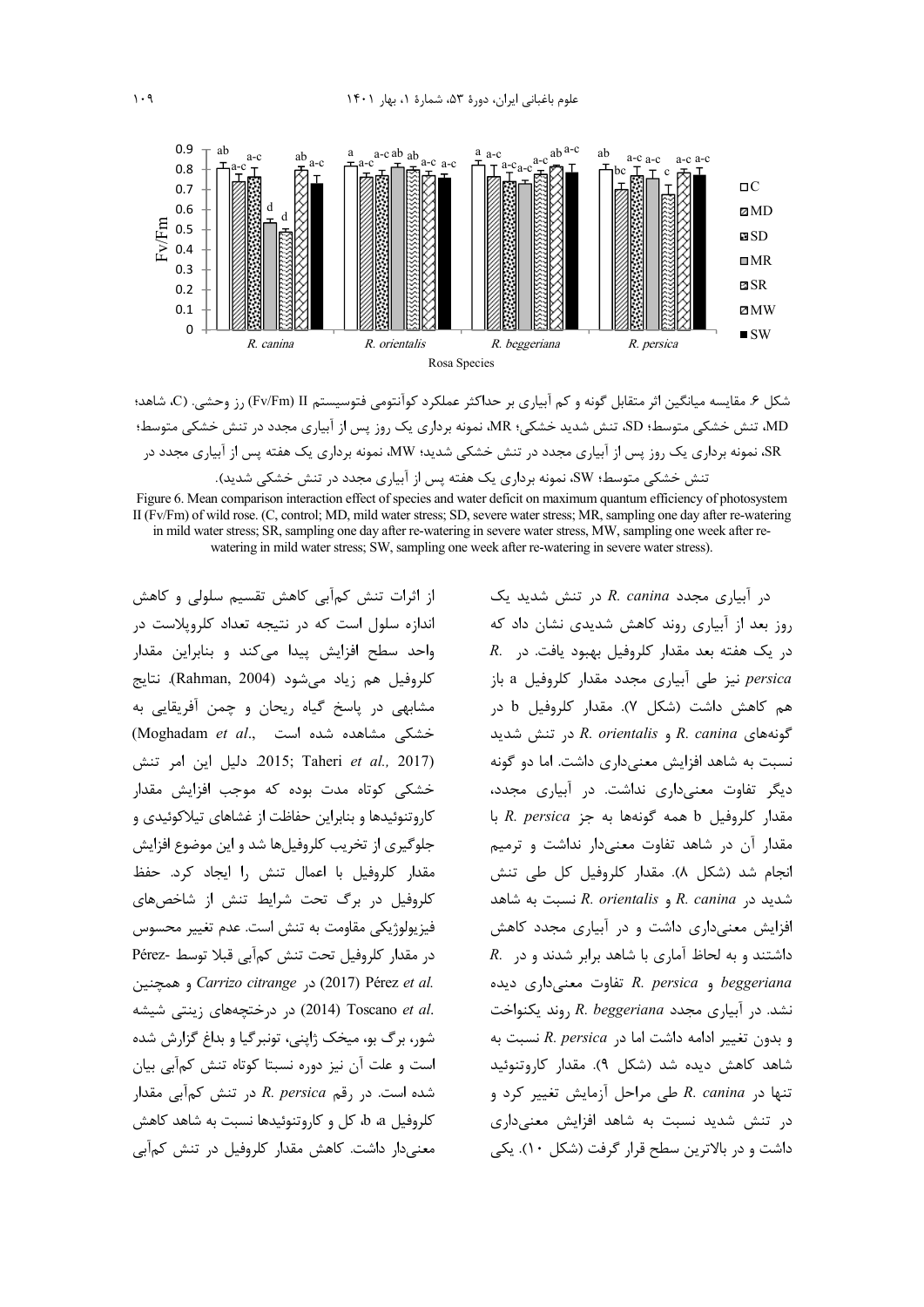در گیاهان زیادی از جمله Vaccinium myrtillus (Tahkokorpi *et al.,* 2007)، چند رقم انگور Jaleel et al., ) كلرنگ (Soukhtesaraee et al., 2017) 2008) و آفتابگردان (Kiani et al., 2008) گزارش شده است. همچنین کاهش مقدار کلروفیل ممکن است به دلیل افزایش میزان آنزیم کلروفیلاز و تجمع رادیکال های Loggini et al., ) ازاد ناشی از تنش اکسیدکننده باشد

1999). کاهش مقدار کلروفیل و کاروتنوئید می تواند یک پاسخ دفاعی به اثرات زیانبار تنش کمآبی باشد ( Farooq et al., 2009). گیاهانی که بعد از آبیاری مجدد احیا نمی شوند احتمالا به دلیل عدم تحمل گیاه و تولید مواد مضر در حد توقف فتوسنتز است. البته تعريف دقيقي از درجه برگشتیذیری فتوسنتز تاکنون ارائه نشده است .(Miyashita et al., 2005).



شدید خشکی؛ MR، نمونه برداری یک روز پس از آبیاری مجدد در تنش خشکی متوسط؛ SR، نمونه برداری یک روز پس از آبیاری مجدد در تنش خشکی شدید؛ MW، نمونه برداری یک هفته پس از آبیاری مجدد در تنش خشکی متوسط؛ SW، نمونه برداری یک هفته پس از آبیاری مجدد در تنش خشکی شدید).

Figure 7. Mean comparison interaction effect of species and water deficit on chlorophyll a of wild rose (C, control; MD, mild water stress; SD, severe water stress; MR, sampling one day after re-watering in mild water stress; SR, sampling one day after re-watering in severe water stress, MW, sampling one week after re-watering in mild water stress; SW, sampling one week after re-watering in severe water stress).



شكل ٨. مقايسه ميانگين اثر متقابل گونه و كم آبياري بر كلروفيل b رز وحشي. (C، شاهد؛ MD، تنش خشكي متوسط؛ SD، تنش شدید خشکی؛ MR، نمونه برداری یک روز پس از آبیاری مجدد در تنش خشکی متوسط؛ SR، نمونه برداری یک روز پس از آبیاری مجدد در تنش خشکی شدید؛ MW، نمونه برداری یک هفته پس از آبیاری مجدد در تنش خشکی متوسط؛ SW، نمونه برداری یک هفته پس از آبیاری مجدد در تنش خشکی شدید).

Figure 8. Mean comparison interaction effect of species and water deficit on chlorophyll b of wild rose. (C, control; MD, mild water stress; SD, severe water stress; MR, sampling one day after re-watering in mild water stress; SR, sampling one day after re-watering in severe water stress, MW, sampling one week after re-watering in mild water stress; SW, sampling one week after re-watering in severe water stress).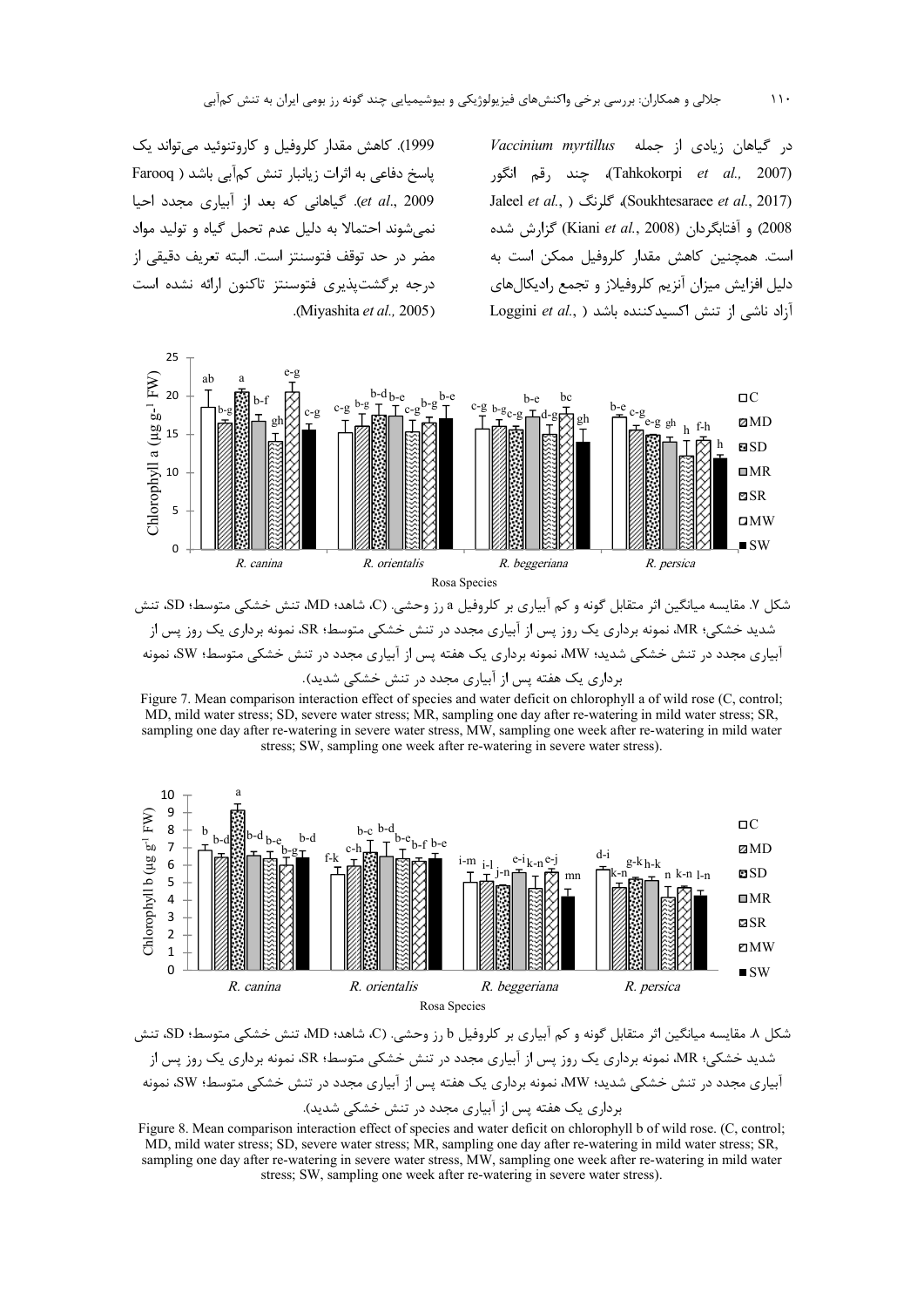

شكل ۹. مقايسه ميانگين اثر متقابل گونه و كم آبياري بر كلروفيل كل رز وحشي. (C، شاهد؛ MD، تنش خشكي متوسط؛ SD، ننش شدید خشکی؛ MR، نمونه برداری یک روز پس از آبیاری مجدد در تنش خشکی متوسط؛ SR، نمونهبرداری یک روز پس از آبیاری مجدد در تنش خشکی شدید؛ MW، نمونهبرداری یک هفته پس از آبیاری مجدد در تنش خشکی متوسط؛ SW، نمونه-برداری یک هفته پس از آبیاری مجدد در تنش خشکی شدید).

Figure 9. Mean comparison of interaction effect of species and water deficit on total chlorophyll of wild rose. (C, control; MD, mild water stress; SD, severe water stress; MR, sampling one day after re-watering in mild water stress; SR, sampling one day after re-watering in severe water stress, MW, sampling one week after re-watering in mild water stress; SW, sampling one week after re-watering in severe water stress).



شکل ۱۰. مقایسه میانگین اثر متقابل گونه و کم آبیاری بر کاروتنوئید در رز وحشی. (C، شاهد؛ MD، تنش خشکی متوسط؛ SD، ننش شدید خشکی؛ MR، نمونهبرداری یک روز پس از آبیاری مجدد در تنش خشکی متوسط؛ SR، نمونه برداری یک روز پس از آبیاری مجدد در تنش خشکی شدید؛ MW، نمونه برداری یک هفته پس از آبیاری مجدد در تنش خشکی متوسط؛ SW، نمونه-برداری یک هفته پس از آبیاری مجدد در تنش خشکی شدید).

Figure 10. Mean comparison of interaction effect of species and water deficit on carotenoid of wild rose. (C, control; MD, mild water stress; SD, severe water stress; MR, sampling one day after re-watering in mild water stress; SR, sampling one day after re-watering in severe water stress, MW, sampling one week after re-watering in mild water stress; SW, sampling one week after re-watering in severe water stress).

> ظرفیت آنتی اکسیدانی کل (DPPH) ظرفیت آنتی|کسیدانی کل بطور معنیداری تحت تاثیر تنش كمآبي و نوع گونه رز قرار گرفت. اثرمتقابل بين آنها نیز معنیدار بود (جدول ۳). بیشترین مقدار DPPH در در تنش شدید و R. beggeriana در تنش شدید مشاهده شد. در حالی که مقدار DPPH در گونه

R. persica در طی دوره پژوهش تغییر معنیداری نداشت و نسبت به بقیه میزان بالاتری داشت. مقدار در R. orientalis در تنش شديد نسبت به شاهد كاهش داشت. همه گیاهان در یک هفته بعد از آبیاری مجدد روند کاهشی داشتند هرچند مقدار آنها به مقدار شاهد نرسید (شکل ۱۱).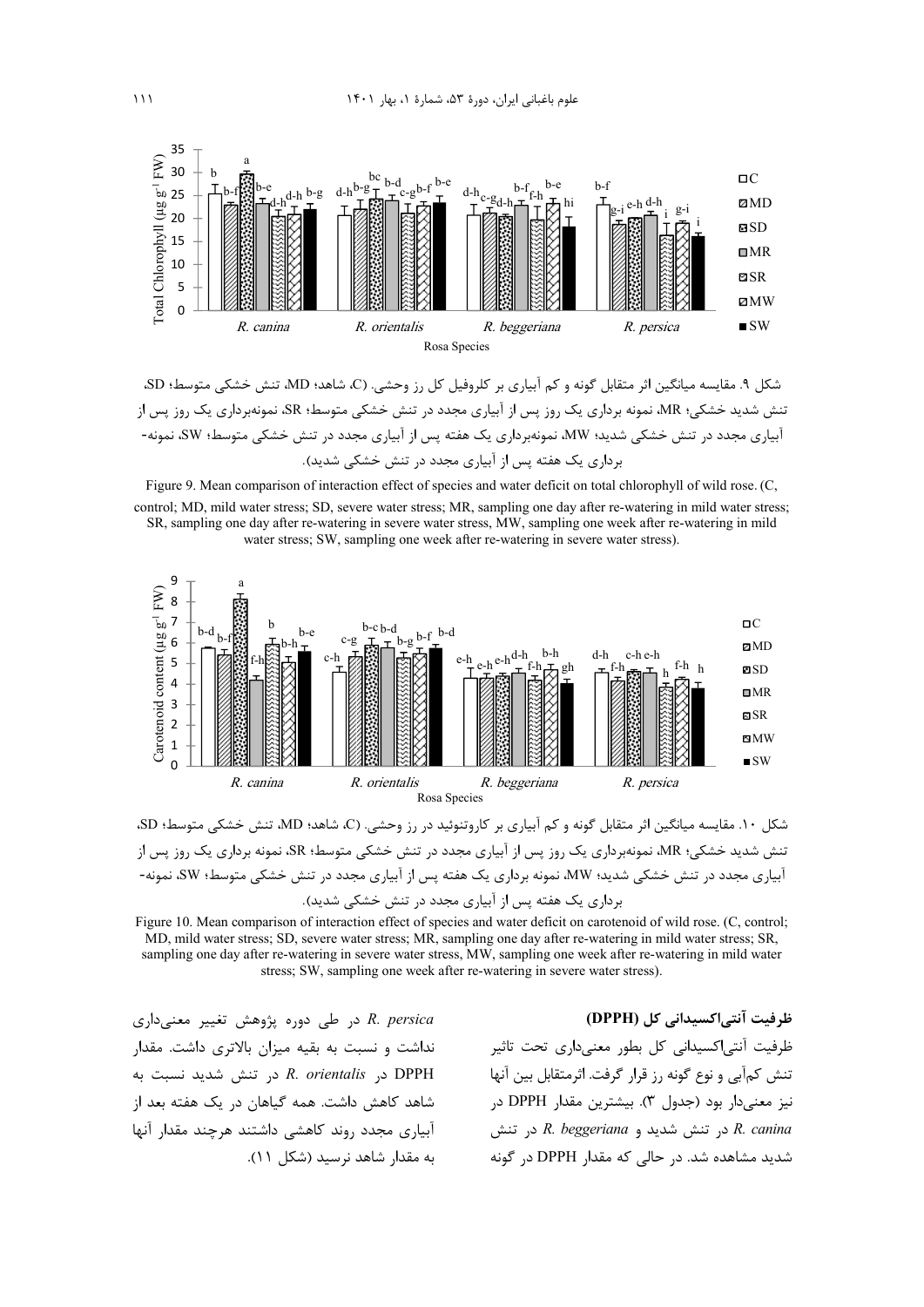

Rosa Species

شکل ۱۱. مقایسه میانگین اثر متقابل گونه و کم آبیاری بر مقدار DPPH رز وحشی. (C، شاهد؛ SD، تنش شدید خشکی؛SW ، نمونه برداری یک هفته پس از آبیاری مجدد در تنش خشکی شدید).

Figure 11. Mean comparison interaction effect of species and water deficit on DPPH of wild rose.(C, control; SD, severe water stress; SW, sampling one week after re-watering in severe water stress).

مرکبات مشاهده کردند که کمترین مقدار DPPH در يرتقال 'Valencia' با كمترين فاصله آبياري به دست آمد. همچنین پرتقال واشنگتن ناول و نارنگی 'Kinow' در دور آبیاری با فاصله بیشتر مقدار DPPH بیشتری داشتند. آنها اظهار داشتند که تغییرات ژنتیکی سازگاری و واکنش به تنش آبی را تحت تاثیر قرار میدهد و در مطالعاتی که به فنوتیپهای مختلف مرتبط است این Mishra & Gupta میشود. همچنین Mishra & Gupta (2006) توضیح دادند که مقدار آنزیمهای آنتی اکسیدانی به مقدار زیادی به نوع کولتیوار، رژیم استرسی، مرحله رشدی و تنشهای محیطی بستگی دارد.

با توجه به نتایج این بررسی به نظر میرسد که مقدار ظرفیت آنتی|کسیدانی در گونههای حساس رز که تنش بیشتری را متحمل شده و رادیکالهای بیشتری در آنها تولید شده بود بالاتر است و با توجه به نتايج ساير شاخصها گونه R. orientalis كه مقدار DPPH کمتری دارد که ممکن است به دلیل عدم نیاز بيشتر و مقاومت بالاتر و كمتر قرار گرفتن تحت تنش DPPH اباشد. گونه R. persica هم که مقدار بالایی از را نسبت به سایر گونهها نشان داد تفاوت معنیداری در تنش کمآبی با شاهد نشان نداد.

### نتیجەگیری کلی

نتایج این تحقیق نشان داد که تنش کمآبی بر گونههای و R. canina و R. canina اثر تخریب کننده بیشتری

افزايش مقدار DPPH با درجه مقاومت گياه در تنش زابطه دارد (Weidner et al., 2009). در بسیاری از گیاهان به منظور پاکسازی آثار مخرب رادیکالهای آزاد حاصل از تنش، سیستم آنتی|کسیدانی فعال میشود این رویکرد نشان دهنده ساز و کار تحمل در برابر تنش می-باشد. هرچه میزان ترکیبات موثر در فعالیت آنتی-اکسیدانی در گیاه بیشتر باشد، توانایی گیاه برای خنثی-سازی اثر مخرب رادیکالهای آزاد اکسیژن در پراکسیداسیون لیپیدها، پروتئینها و حتی اسیدهای نوکلئیک و در پایان تحمل به تنش بیشتر است (Samieiani et al., 2013). آزمایش DPPH معمولا برای ارزیابی توانایی پاکسازی رادیکالهای آزاد توسط یک Mishra et al., ) مولكول آنتي اكسيدان انجام مي شود 2012). در اینجا مسئله مهم فهم تفاوت بین مفهوم فعالیت آنتی|کسیدانی و ظرفیت آنتی|کسیدانی است. این دو اصطلاح معمولا در جای یکدیگر مورد استفاده قرار می گیرند. فعالیت آنتی|کسیدانی به یک واکنش ثابت بین آنتے اکسیدان و یک اکسیدانت اشارہ دارد در حالی که ظرفیت آنتیاکسیدانی به مقدار معین رادیکالهای آزاد گرفته شده با یک آنتی|کسیدان نمونه گفته میشود (Santos-Sánchez et al., 2019). تجمع آنتى اكسيدان ها برای پاکسازی گونههای اکسیژن فعال و حفاظت از لیپیدهای غشا از تنش اکسیداسیونی در گیاهان تحت تنش كمآبى تاييد شده است (Zhu et al., 2009). .c) در تنش كمآبي در درختان (2017) Arabzadeh et al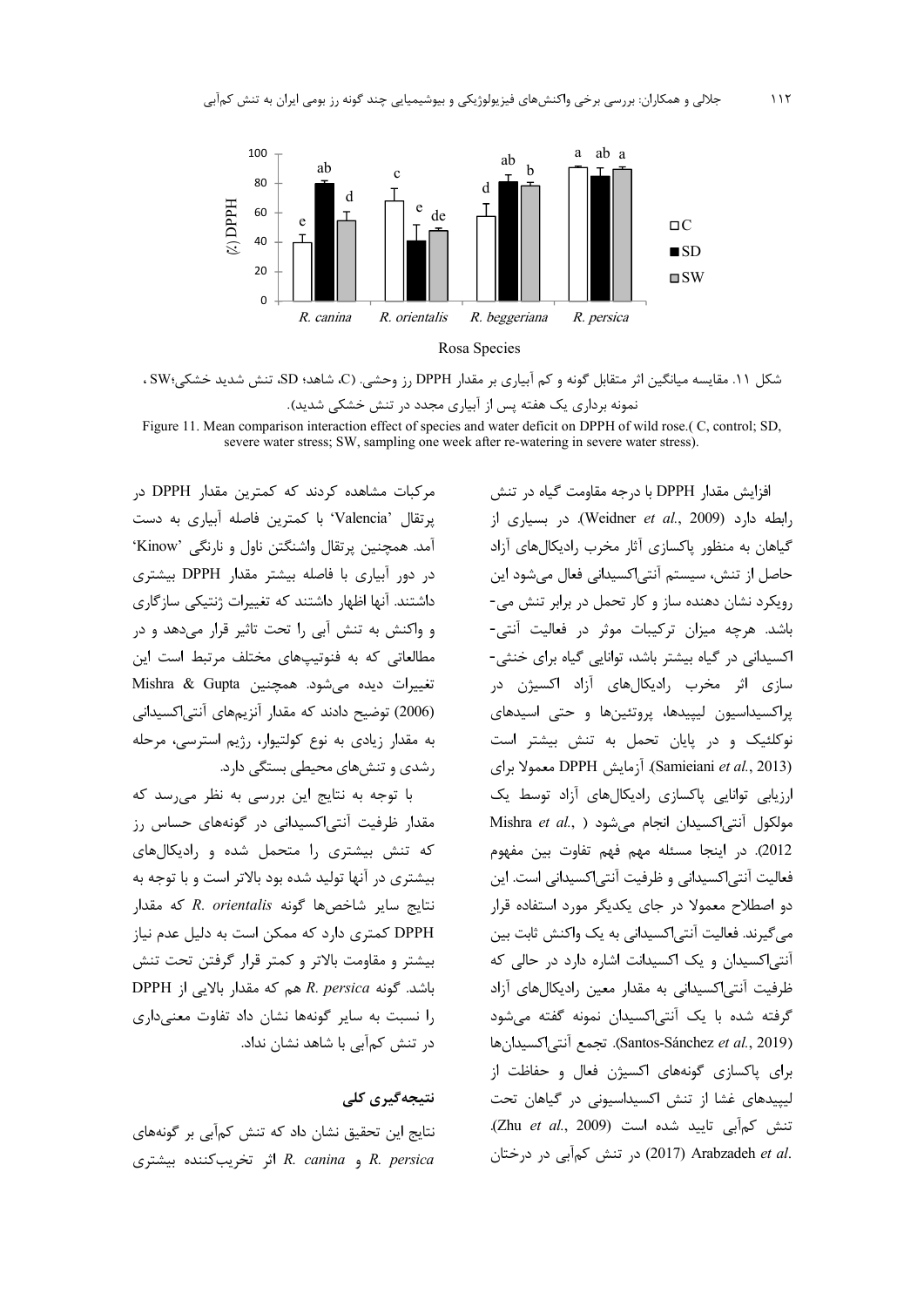نسبت به R. orientalis داشت. R. beggeriana نیز در مسلس کمآبی دارد. هرچند به بررسیهای بیشتر در دورههای R. orientalis هقاومت جالب توجهي به كمآبي نشان داد گونه در برنامههاي اصلاحي براي تحقيقات ژنتيكي و كمآبي طولانيتر نياز ميباشد. همچنين قرار گرفتن اين بررسی به عنوان پایه رزهای فضای سبز در بررسیهای أينده توصيه مىشود.

حدواسط گونههای دیگر در برخی صفات قرار گرفت. n. orientalis معوسی بعد و در در است.<br>و بنظر میرسد این گونه بیشتر از اینکه از خود مقاومت<br>است به هستنش نشان دهد ذاتاً آستانه تحمل بالاتری نسبت به تنش

### **REFERENCES**

- 1. Ahmadizadeh, M., (2013). Physiological and agro-morphological response to drought stress. *Middle-East Journal of Scientific Research*, 13, 998-1009.
- 2. Al Hassan, M., Martínez Fuertes, M., Ramos Sánchez, F.J., Vicente, O. & Boscaiu, M. (2015). Effects of salt and water stress on plant growth and on accumulation of osmolytes and antioxidant compounds in cherry tomato. *Notulae Botanicae Horti Agrobotanici Cluj-Napoca,* 43(1), 1-11.
- 3. Amissah, L., Mohren, G.M.J., Kyereh, B. & Poorter, L. (2015). The effects of drought and shade on the performance, morphology and physiology of Ghanaian tree species. *Plos One*. 10(4), 1-22.
- 4. Arabzadeh, E., Fotouhi Ghazviny, R., Rahmani, M. & Saadatian, M. (2017). Effects of irrigation period on biochemical changes of some citrus species. *Agriculturae Conspectus Scientificus*, 82(1), 33-38.
- 5. Bajji, M., Kinet, J.M. & Lutts, S. (2002a). The use of the electrolyte leakage method for assessing cell membrane stability as a water stress tolerance test in durum wheat. *Plant Growth Regulation*, 36(1), 61-70.
- 6. Bajji, M., Kinet, J.M. & Lutts, S. (2002b). Osmotic and ionic effects of NaCl on germination, early seedling growth and ion content of *Atriplex halimus* (Chenopodiaceae). *Canadian Journal of Botany*, 80, 297-304.
- 7. De Dauw, K., Van Labeke, M.C, Leus, L. & Van Huylenbroeck, J. (2013). Drought tolerance screening of a Rosa population*. Acta Horticulturae*. 990, 121-128.
- 8. de la Riva, E.G., Olmo, M., Poorter, H., Ubera, J.L. & Villar, R. (2016). Leaf mass per area (LMA) and its relationship with leaf structure and anatomy in 34 mediterranean woody species along a water availability gradient. *Plos One*, 11, 1-18.
- 9. Dhanda, S.S., Sethi, G.S. & Behl, R.K. (2004). Indices of drought tolerance in wheat genotypes at early stages of plant growth. *Journal of Agronomy and Crop Science*, 190, 6-12.
- 10. Eugenia, M., Nunes, S. & Ray Smith, G. (2003). Electrolyte leakage assay capable of quantifying freezing resistance in rose clover. *Crop Science*, 43, 1349-1357.
- 11. Falchi, M., Bertelli, A., Lo Scalzo, R., Morassut, M., Morelli, R., Das, S., Cui, J. & Das, D.K. (2006). Comparison of cardioprotective abilities between the flesh and skin of grapes. *Journal of Agricultural and Food Chemistry*, 54, 6613-6622.
- 12. Farooq, M., Wahid, A., Lee, D., Ito, O., & Siddique, K.H.M. (2009). Advances in drought resistance of rice. *Critical Reviews in Plant Sciences*, 28, 199–217.
- 13. Farzam, M., (2009). *Study of challenges ahead agriculture (Water challenge)*. Agricultural Planning, Economic and Rural Development Research Institute (APERDRI). (In Farsi).
- 14. Flexas, J. & Medrano, H. (2002). Energy dissipation in C3 plants under drought. *Functional Plant Biology*, 29, 1209-1215.
- 15. Gault, S.M. & Synge, P.M. (1987). *The disctionary of roses in colours*. Published on collaboration with the Royal Horticultural Society and The National Rose Society
- 16. Gholami, M. & Rahemi, M. (2010). Effect of water stress and recovery on the water status and osmotic adjustment of miniature rose Meshkinjan*. Research Journal of Environmental Science*. 4, 288-293.
- 17. Gholami, M., Rahemi, M. & Rastegar, S. (2012). Use of rapid screening methods for detecting drought tolerant cultivars of fig (*Ficus carica* L.). *Scientia Horticulturae,* 143, 7-14.
- 18. Goncalves, J.F.C. & Santos, U.M. (2005). Utilization of the chlorophyll a fluorescence technique as a tool for selecting tolerant species to environment of high irradiance. *Brazilian Journal of Plant Physiology,* 17, 307-313.
- 19. Halevy, A.H. (1986). Rose research- current situation and future needs *. Acta Horticulturae*, 189, 11-20.
- 20. Handerson-Cole, J. & Davies, F. (1993). Drought response of low and high maintenance landscape roses. *Journal of Environmental Horticulture*, 11(2), 59-63.
- 21. Hodges, D.M., DeLong, J.M., Forney, C.F., & Prange, R.K. (1999). Improving the thiobarbituric acid-reactive-substances assay for estimating lipid peroxidation in plant tissues containing anthocyanin and other interfering compounds. *Planta*, 207, 604-611.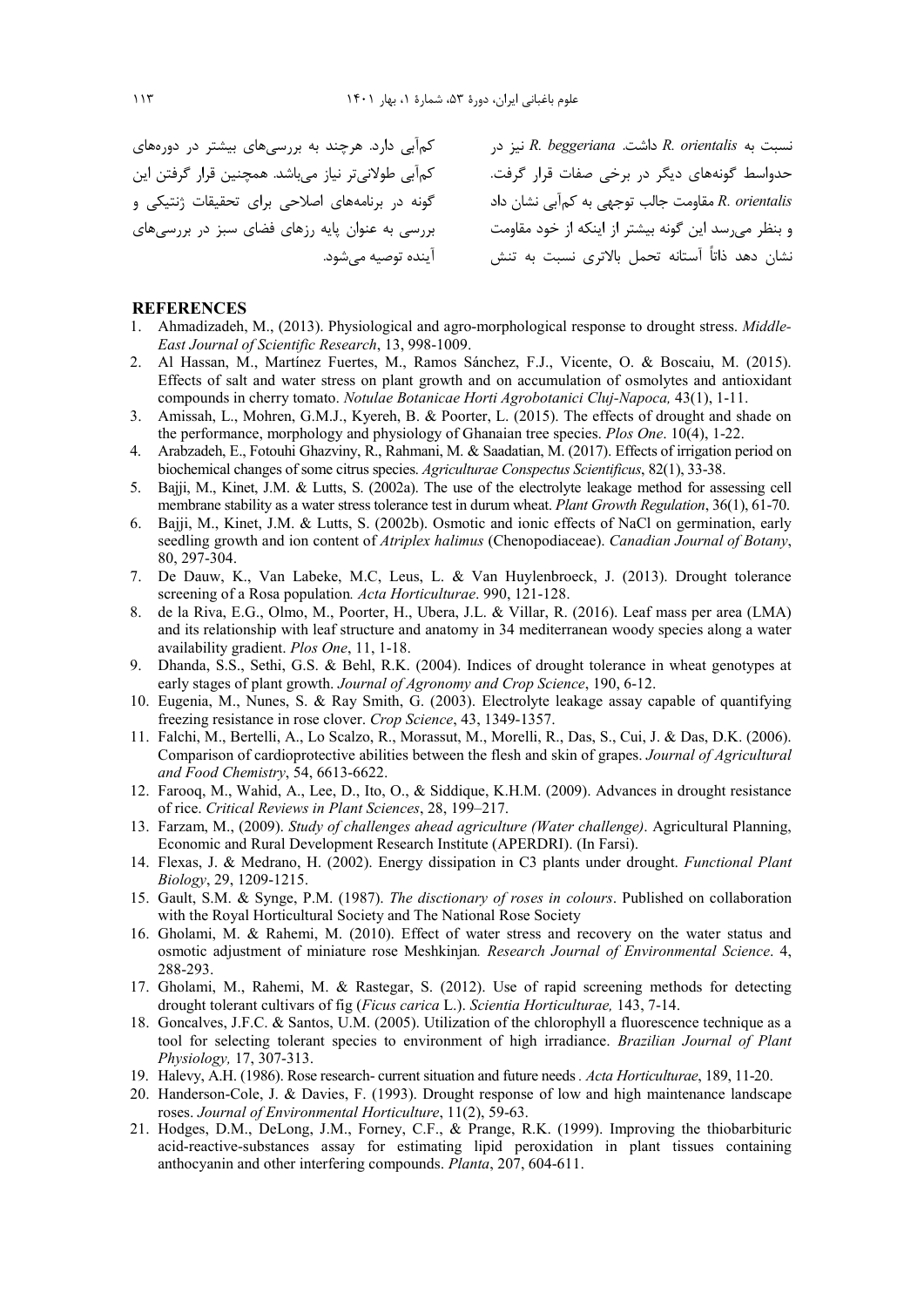- 22. Huang, W., Ratkowsky, D.A., Hui, C., Wang, P., Su, J. & Shi, P. (2019). Leaf fresh weight versus dry weight: which is better for describing the scaling relationship between leaf biomass and leaf area for broad-leaved plants? *Forests*, 10, 1-19.
- 23. Jaleel, C.A., Gopi, R. & Panneerselvam, R. (2008). Growth and photosynthetic pigments responses of two varieties of *Catharanthus roseus* to triadimefon treatment. *Comptes Rendus Biologies*, 331, 272-277.
- 24. Karamanos, A.J. (1995). The involvement of proline and some metabolites in water stress and their importance as drought resistance indicators. *Bulgarian Journal of Plant Physiology*, 21(2-3), 98-110.
- 25. Kiani, S.P., Maury, P., Sarrafi. A. & Grieu, P. (2008). QTL analysis of chlorophyll fluorescence parameters in sunflower (*Helianthus annuus* L.) under well-watered and water-stressed conditions. *Plant Science*, 175, 565-573.
- 26. Kocheva, K., Lambrev, P., Georgiev, G., Goltsev, V. & Karabaliev, M. (2004). Evaluation of chlorophyll fluorescence and membrane injury in the leaves of barley cultivars under osmotic stress. *Bioelectrochemistry,* 63, 121-124.
- 27. Kocheva, K., Landjeva, S.P., & Georgiev, G.I. (2014). Variation in ion leakage parameters of two wheat genotypes with different Rht-B1 alleles in response to drought. *Journal of Biosciences*, 39(5), 753-759.
- 28. Kusvuran, S. & Dasgan, H.Y. (2017). Drought induced physiological and biochemical responses in *Solanum lycopersicum* genotypes differing to tolerance. *Acta Scientiarum Polonorum Hortorum Cultus*, 16(6), 19-27.
- 29. Lawlor, D.W. & Cornic, G. (2002). Photosynthetic carbon assimilation and associated metabolism in relation to water deficits in higher plants. *Plant Cell and Environment*. 25, 275-294.
- 30. Lea-Cox, J.D. & Ross, D.S. (2001). A review of the federal clean water act and the Maryland water quality improvement act: The rationale for developing a water and nutrient planning process for container nursery and greenhouse operations. *Journal of Environmental Horticulture*, 19, 226-229.
- 31. Lee, A.C.K., Jordan, H.C. & Horsley, J. (2015). Value of urban green spaces in promoting healthy living and well being: prospects for planning. *Risk Management and Healthcare Policy*, 8, 131-137.
- 32. Lichtenthaler, H. K. (1987). Chlorophylls and carotenoids: Pigments of photosynthetic biomembranes. *Methods in Enzymology*, 148, 350-382.
- 33. Loggini, B., Scartazza, A., Brugnoli, E. & Navari Izzo, F. (1999). Antioxidative defense system pigment composition and photosynthetic efficiency in two wheat cultivars subjected to drought. *Plant Physiology*, 119, 1091-1100.
- 34. Mansori, M., Chernane, H., Latique, S., Benaliat, A., Hsis- sou, D. & El Kaoua, M. (2015). Seaweed extract effect on water deficit and antioxidative mechanisms in bean plants (*Phaseolus vulgaris* L.). *Journal of Applied Phycology*, 27(4), 1689-1698.
- 35. Mirjalili, S.A., (2005). *Plants in stressful environments*. Noorbakhch Publication. (In Farsi).
- 36. Mishra, K., Ojha, H. & Chaudhury, N.K. (2012). Estimation of antiradical properties of antioxidants using DPPH assay: A critical review and results. *Food Chemistry*, 130, 1036-1043.
- 37. Mishra, N. & Gupta, A.K. (2006). Effect of salinity and different nitrogen sources on the activity of antioxidant enzymes and indole alkaloid content in catharantus roseus seedlings. *Journal of Plant Physiology,* 163, 11-18.
- 38. Miyashita, K., Tanakamaru, S., Maitani, T. & Kimura, K. (2005). Recovery responses of photosynthesis, transpiration, and stomatal conductance in kidney bean following drought stress. *Environmental and Experimental Botany*, 53, 205-214.
- 39. Moghadam, M., Alirezaei Noghondar, M., Selahvarzi, Y. & Goldani, M. (2015). The effect of drought stress on some morphological and physicochemical characteristics of three cultivars of basil (*Ocimum basilicum* L.). *Iranian Journal of Horticultural Science*, 46(3), 507-521. (In Farsi).
- 40. Neumann, P.M. (1995). The role of cell wall adjustments in plant resistance to water deficits. *Crop Science*. 35, 1258-1266.
- 41. Niu, G. & Rodriguez, D.S. (2009). Growth and physiological responses of four rose rootstocks to drought stress. *Journal of the American Society for Horticultural Science*, 134(2), 202-209.
- 42. Niu, G., Rodriguez, D.S. & Mackay, W. (2008). Growth and physiological responses to drought stress in four oleander clones. *Journal of the American Society for Horticultural Science*, 133, 188-196.
- 43. Niu, G., Rodriguez, D.S. & Wang, Y.T. (2006). Impact of drought and temperature on growth and leaf gas exchange of six bedding plant species under greenhouse conditions. *HortScience,* 41, 1408-1411.
- 44. Ogren, E. (1990). Evaluation of chlorophyll fluorescence as a probe for drought stress in willow leaves. *Plant Physiology*, 93, 1280-1285.
- 45. Ozkur, O., Ozdemir, F., Bor, M. & Turkan I. (2009). Physiochemical and antioxidant responses of the perennial xerophyte *Capparis ovata* Desf. to drought. *Environmental and Experimental Botany,* 66, 487-492.
- 46. Pérez-Pérez, J.G., Syvertsen, J.P., Botía, P, & García-Sánchez, F. (2007). Leaf water relations and net gas exchange responses of salinized Carrizo citrange seedlings during drought stress and recovery. *Annals of Botany*, 100(2), 335-345.